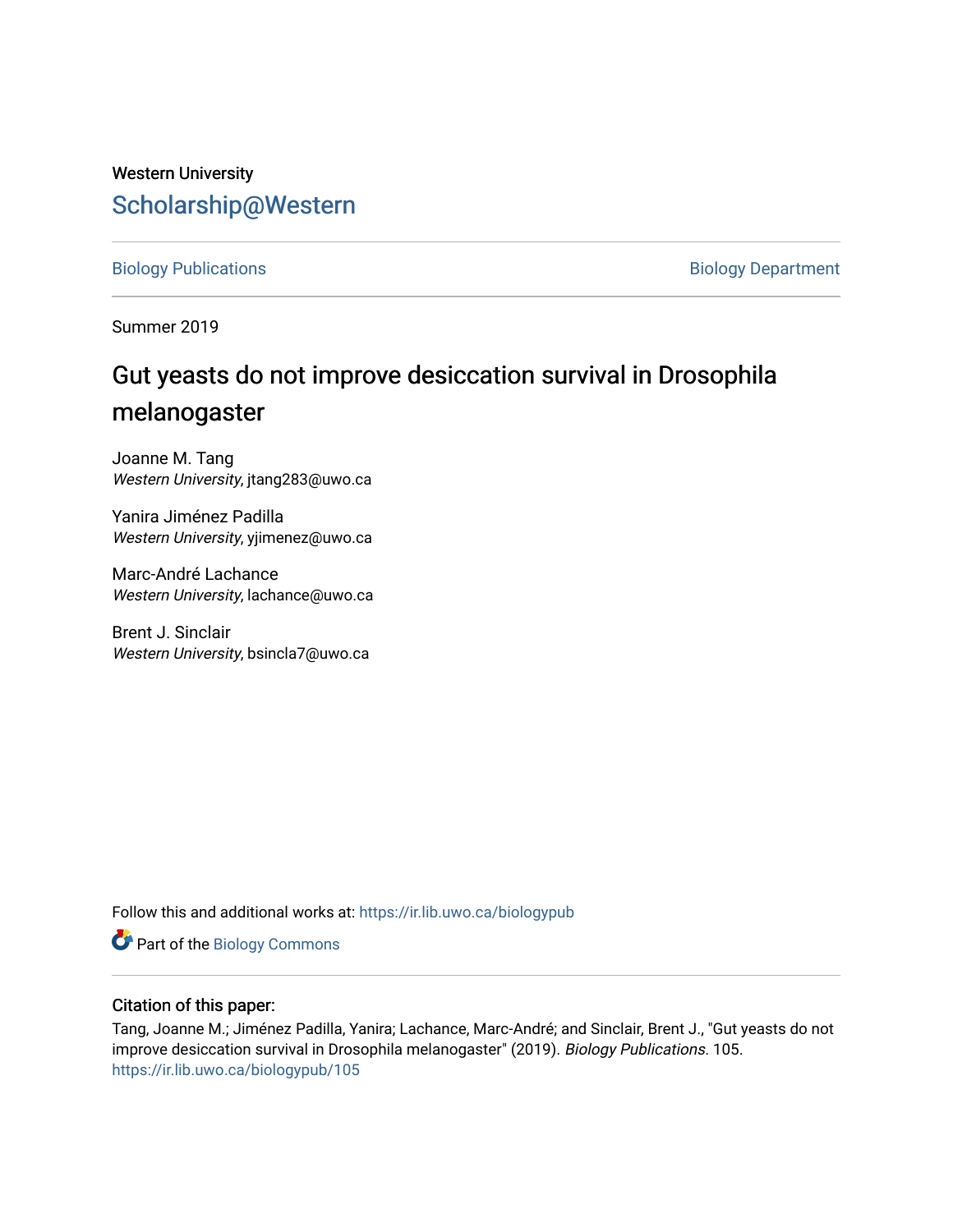| $\mathbf{1}$   | Gut yeasts do not improve desiccation survival in Drosophila melanogaster                              |
|----------------|--------------------------------------------------------------------------------------------------------|
| $\overline{2}$ |                                                                                                        |
| 3              | Joanne M. Tang <sup>1</sup> , Yanira Jiménez-Padilla, Marc-André Lachance, and Brent J. Sinclair*      |
| 4              |                                                                                                        |
| 5              |                                                                                                        |
| 6              |                                                                                                        |
| $\overline{7}$ | Department of Biology, University of Western Ontario, London, ON, Canada N6G 1L3                       |
| 8              |                                                                                                        |
| 9              | <sup>1</sup> Present Address: Department of Medical Biophysics, University of Western Ontario, London, |
| 10             | ON, Canada.                                                                                            |
| 11             | *Corresponding Author: email <b>bsincla7@uwo.ca</b> , tel: +1-519-661-2111 x83138                      |
| 12             |                                                                                                        |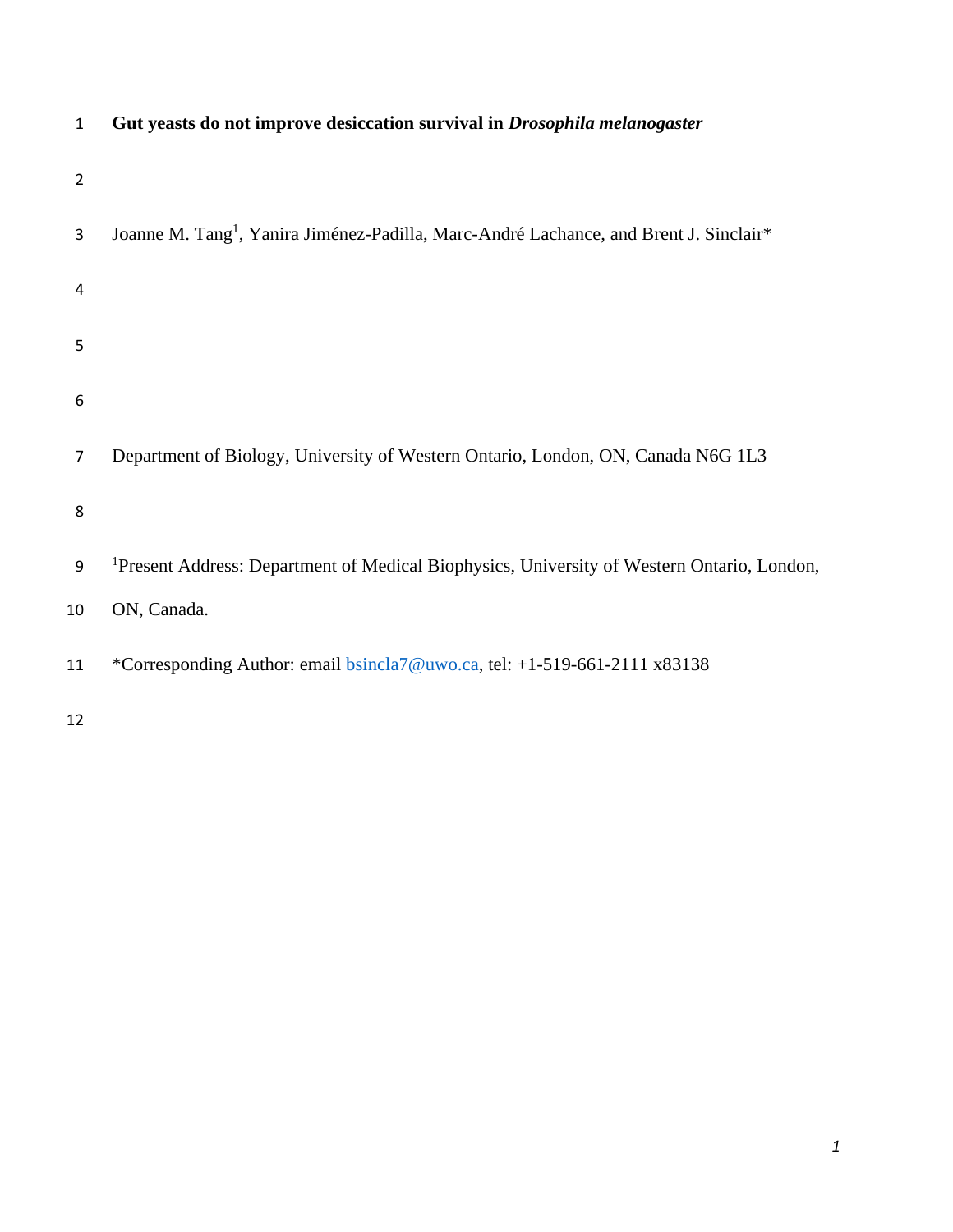## **Research Highlights:**

- Gut yeasts do not improve adult *Drosophila melanogaster* desiccation survival
- Rearing flies with non-coevolved yeasts reduces adult desiccation survival
- *Saccharomyces cerevisiae* may not be a beneficial contributor to the gut microbiota
- 

## **Graphical Abstract:**

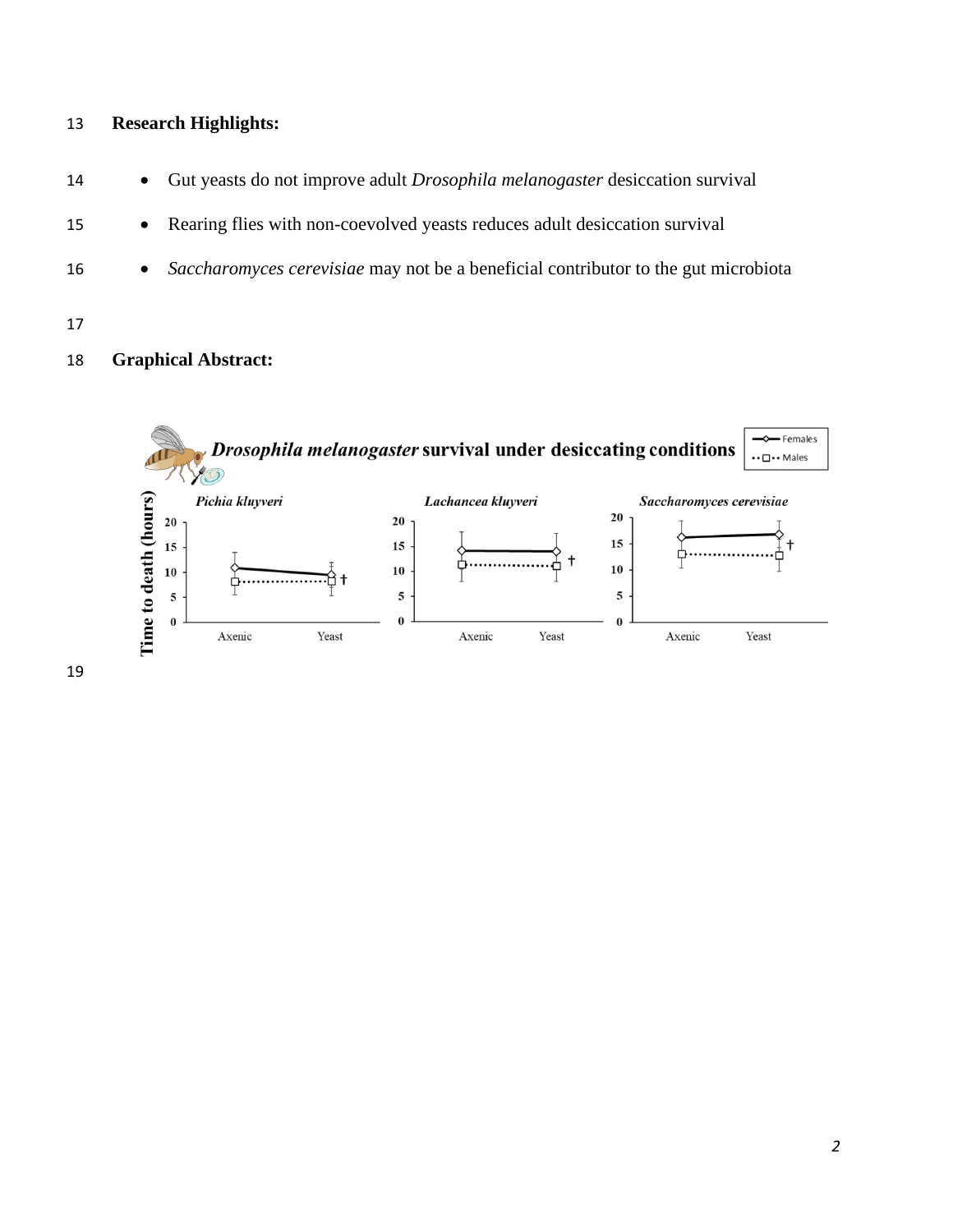#### **Abstract**

 A healthy gut microbiota generally improves the performance of its insect host. Although the effects can be specific to the species composition of the microbial community, the role of gut microbiota in determining water balance has not been well-explored. We used axenic and gnotobiotic (reared with a known microbiota) *Drosophila melanogaster* to test three hypotheses about the effects of gut yeasts on the water balance of adult flies: 1) that gut yeasts would improve desiccation survival in adult flies; 2) that larval yeasts would improve adult desiccation survival; 3) that the effects would be species-specific, such that yeasts closely associated with *D. melanogaster* in nature are more likely to be beneficial than those rarely found in association with *D. melanogaster.* We used *Saccharomyces cerevisiae* (often used in *Drosophila* cultures, but rarely associated with *D. melanogaster* in nature), *Lachancea kluyveri* (associated with some species of *Drosophila*, but not *D. melanogaster*), and *Pichia kluyveri* (associated with *D. melanogaster* in nature). Adult inoculation with yeasts had no effect on survival of desiccating conditions. Inoculation with *P. kluyveri* as larvae, did not change desiccation survival in adults; however, rearing with *L. kluyveri* or *S. cerevisiae* reduced adult desiccation survival. We conclude that adult inoculation with gut yeasts has no impact on desiccation survival, but that rearing with yeasts can have either no or detrimental effect. The effects appear to be species- specific: *P. kluyveri* did not have a negative impact on desiccation tolerance, suggesting some level of co-adaptation with *D. melanogaster*. We note that *S. cerevisiae* may not be an appropriate species for studying the effects of gut yeasts on *D. melanogaster*.

- **Key Words**: Desiccation; gut microbiota; phenotypic plasticity; *Pichia kluyveri;*
- *Lachancea kluyveri; Saccharomyces cerevisiae*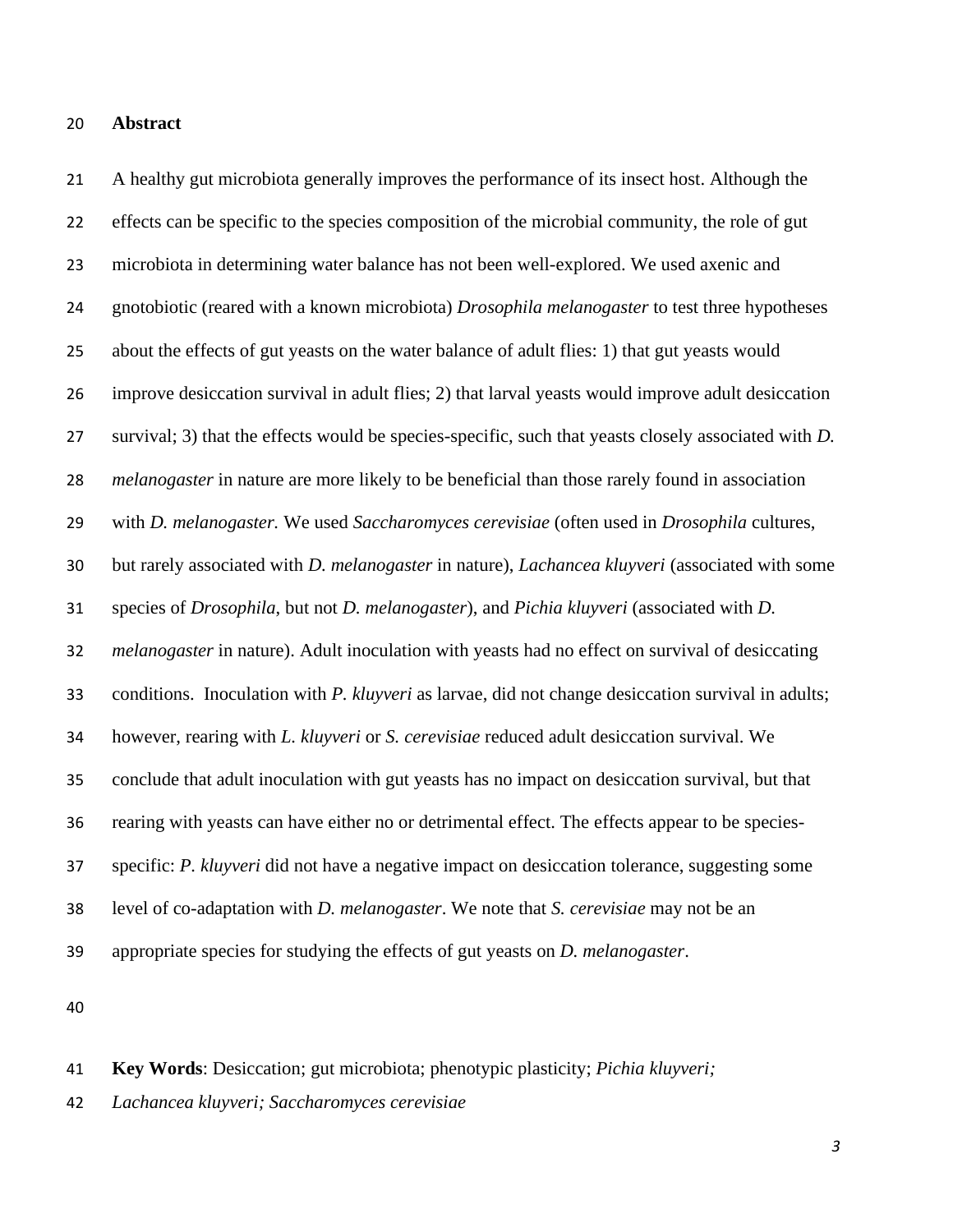## **Abbreviations:**

- FM: Fresh mass
- MAD: Mass at death
- DM: Dry mass
- IWC: Initial water content
- WCD: Water content at death
- WLR: Water loss rate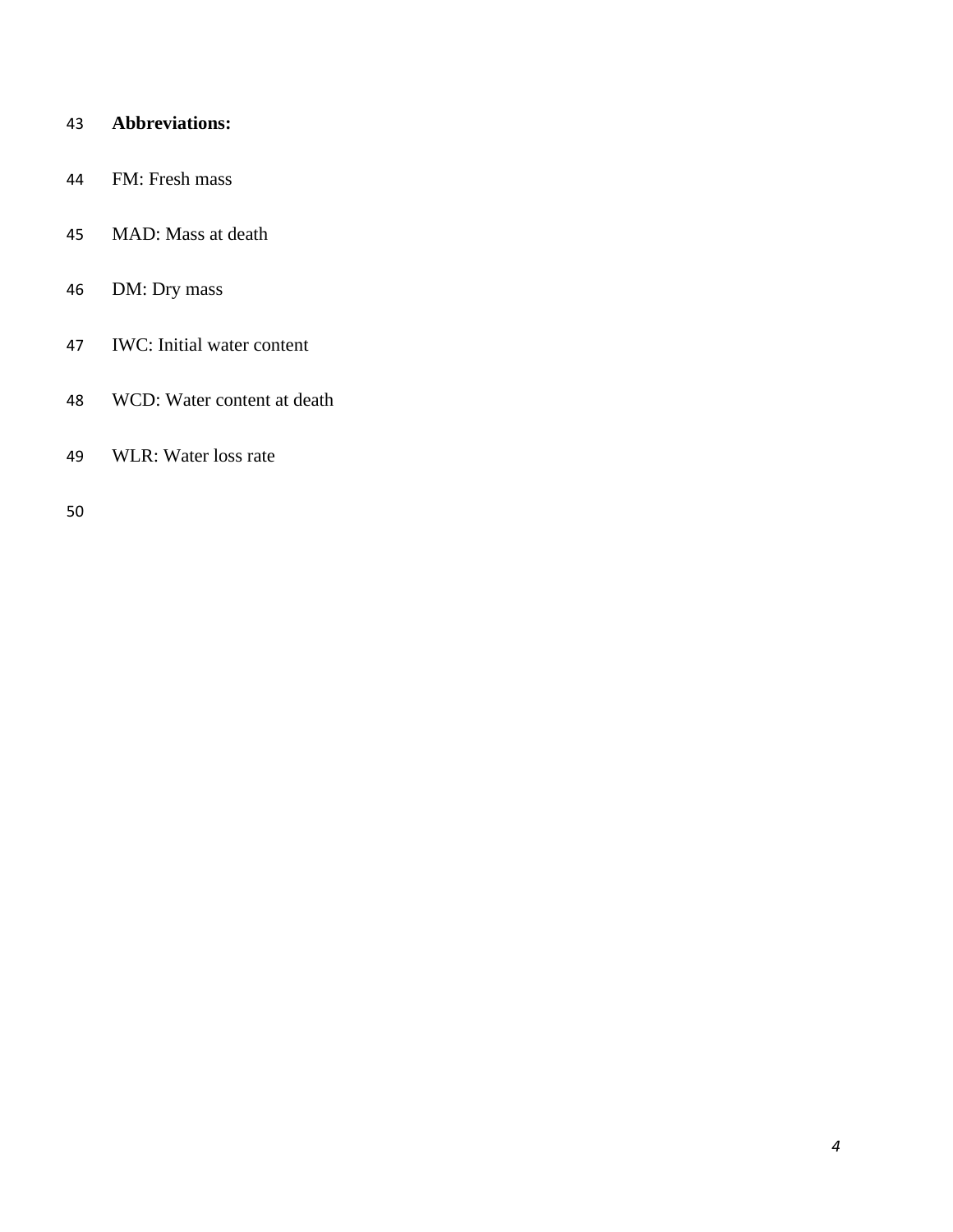#### **1. Introduction**

 Animals have an abundant and diverse microbiota that can have profound impacts on their physiology, reproduction, and behaviour (McFall-Ngai et al., 2013). Although most epithelia have a distinct microbiota, and some microbial symbionts are intracellular, a majority of microbes colonise the gut (Douglas, 2018b). Insects are tractable models for studying the effects of this gut microbiota on performance (Douglas, 2015), not least because of the ease with which aseptic rearing and inoculation can yield axenic (no microbiota) and gnotobiotic (with a known microbiota) individuals. The gut microbiota has profound effects on digestion (Peterson and Scharf, 2016), toxin breakdown (Welte et al., 2016), immunity (Dillon and Charnley, 1986), nutrition (Scully et al., 2014) and behaviour (Wada-Katsumata et al., 2015), and can modify development time and cold tolerance (Jiménez Padilla, 2016). These effects can be context- dependent. For example, microbe inoculation during development increases *Drosophila* lifespan, but inoculation as an adult reduces lifespan (Brummel et al., 2004). Moreover, some gut microbes have a greater impact than others (Douglas, 2018b; Newell et al., 2014). In general, however, those individuals with a gut microbiota tend to outperform axenic individuals that lack gut microbes (Douglas, 2015; but see Henry and Colinet, 2018; Judd et al., 2018).

 The gut microbiota of insects includes bacteria, archaea, viruses, and yeasts (Douglas, 2015). While a majority of studies have focused on bacteria (Engel and Moran, 2013), there is a rich yeast community associated with insects, including with *Drosophila* spp. (e.g. Anagnostou et al., 2010; Lachance et al., 1995; Starmer and Fogleman, 1986). More than 56 species of yeasts have been identified from the guts of wild-caught *Drosophila* spp. (Lachance et al., 1995); however *Saccharomyces cerevisiae,* the standard yeast used in *Drosophila* spp. rearing (Ashburner et al.,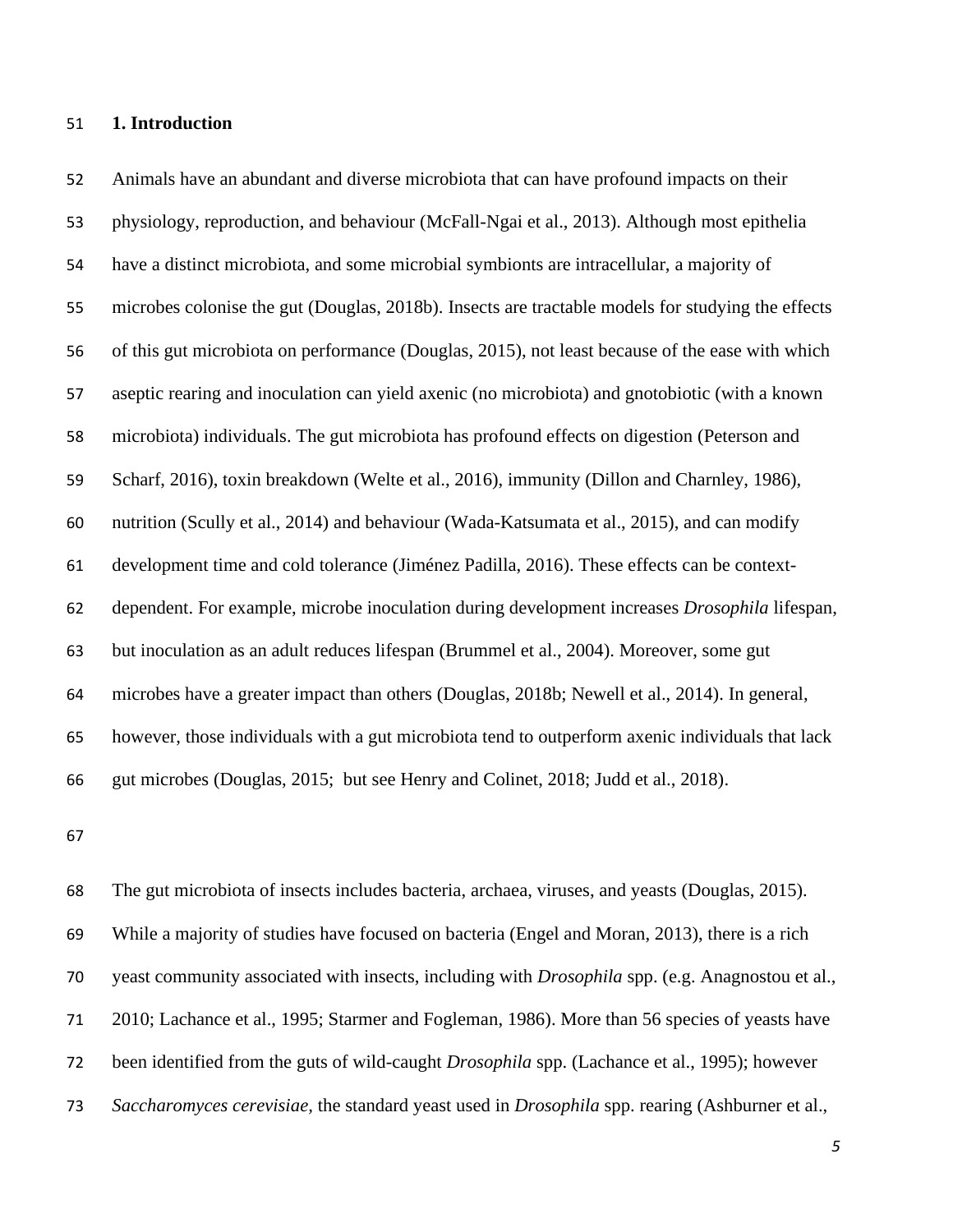2005; Markow and O'Grady, 2005), is not one of the species regularly identified in the guts of wild-caught flies (Chandler et al., 2012) and may not be a *D. melanogaster* symbiont (Hoang et al., 2015). Jiménez Padilla (2016) showed that yeasts primarily colonise the guts of female *D. melanogaster*, that *S. cerevisiae* persisted in the gut for less time than *Lachancea kluyveri* [a yeast collected from *D. robusta, D. pinicola,* and *D. algonquin* in the wild (Lachance et al., 1995; Phaff et al., 1956)], and that *L. kluyveri* had a larger effect on *D. melanogaster* chill coma recovery time than *S. cerevisiae*. Thus, just as with gut bacteria (Newell et al., 2014), the phenotypic effects of gut yeasts on *Drosophila* may be species-specific, and may not stem only from the additional nutrients acquired from digesting the yeast, as has previously been suggested (Anagnostou et al., 2010; Shin et al., 2011).

 The ability to maintain water balance under desiccating conditions has been key to the success of terrestrial insects (Harrison et al., 2012). Insects that survive desiccating conditions for longer generally use some combination of increased initial water content, reduced water loss rate, and tolerating the loss of more water (Gibbs, 2002; Gibbs et al., 1997; Gibbs and Matzkin, 2001). *Drosophila* spp. that best survive desiccation, or populations of *D. melanogaster* selected to survive for longer, use the first two of these strategies. Water loss rate across the cuticle can be modified by changing the cuticular hydrocarbons to yield plasticity even within a population (Bazinet et al., 2010; Hoffmann, 1990; Stinziano et al., 2015). Dung beetles reared under desiccating conditions have better survival, faster growth rates, and larger final body size when they have a full, rather than reduced, microbiota (Schwab et al., 2016), although the mechanisms underlying this difference were not determined. Thus, the role – if any – of the gut microbiota (and especially yeasts) on insect water balance remains largely unexplored.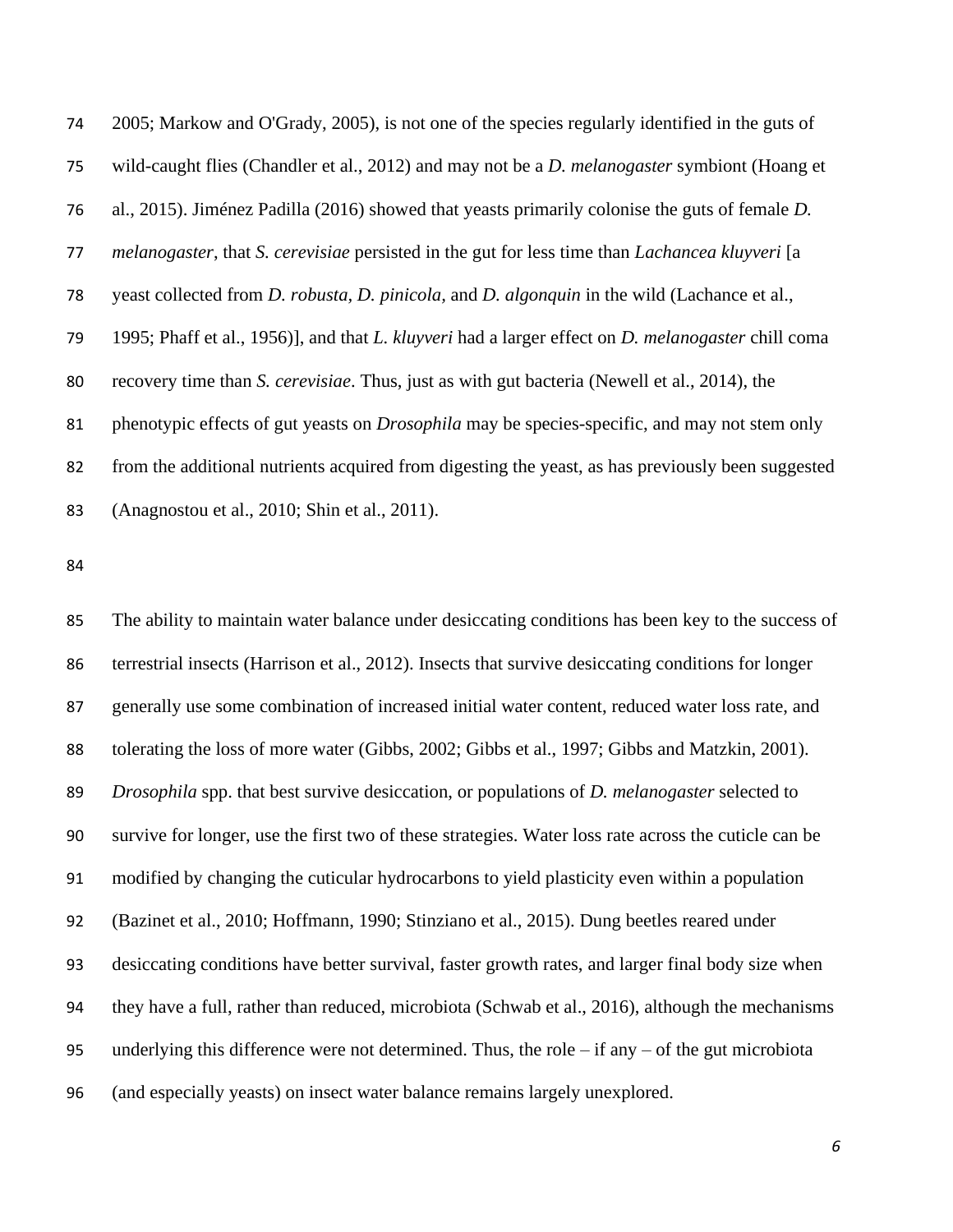| 98  | Here we examined the effects of gut yeasts on desiccation survival of adult <i>D. melanogaster</i> to         |
|-----|---------------------------------------------------------------------------------------------------------------|
| 99  | better understand the role of gut yeasts in insect water balance. First, we hypothesised that gut             |
| 100 | yeasts improve desiccation survival. We compared the survival time of axenic and gnotobiotic                  |
| 101 | flies under desiccating conditions, and measured water content, desiccation tolerance, and water              |
| 102 | loss rates to examine the mechanisms underlying any differences. Second, we hypothesised that                 |
| 103 | development with gut yeasts improves desiccation survival in adults. We reared axenic and                     |
| 104 | gnotobiotic larvae, and then compared their survival as adults under desiccating conditions.                  |
| 105 | Finally, we hypothesised that the effects of the gut community on performance under desiccating               |
| 106 | conditions are species-specific. We compared gnotobiotic flies inoculated with Pichia kluyveri                |
| 107 | [which is regularly found in <i>D. melanogaster</i> guts in nature (Lachance et al., 1995)], <i>Lachancea</i> |
| 108 | kluyveri [which has a strong phenotypic effect on <i>D. melanogaster</i> development time and cold            |
| 109 | tolerance (Jiménez Padilla, 2016), but is not normally found in <i>D. melanogaster</i> in nature], and        |
| 110 | Saccharomyces cerevisiae, which is seldom found in D. melanogaster in nature, but is an                       |
| 111 | ubiquitous additive in laboratory <i>Drosophila</i> cultures (Ashburner et al., 2005; Markow and              |
| 112 | O'Grady, 2005).                                                                                               |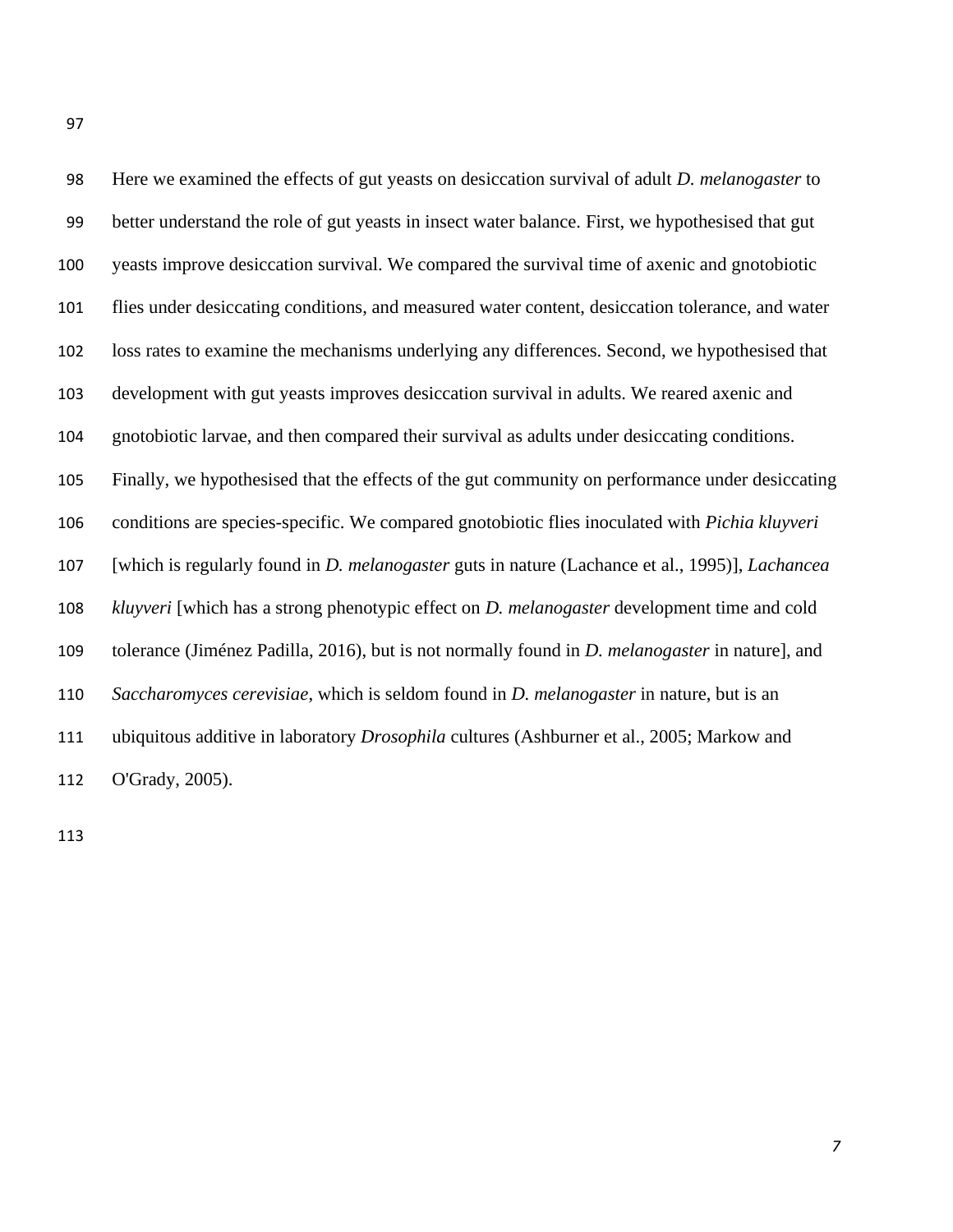#### **2. Methods**

#### **2.1 Study Organisms**

- We used an outbred, wild-type *Drosophila melanogaster* population collected in London,
- Ontario, Canada (43º00´N, 81º15´W) in 2007 (Marshall and Sinclair, 2010). We reared the flies
- 118 in 35 mL vials containing 20 mL of Tucson fly food [1 L dH<sub>2</sub>O, 45 g sugar, 30 g cornmeal, 18 g
- dry active *S. cerevisiae* (Fleischmann's Yeast, Farinex, QC, Canada), 12 g agar; adapted from
- 120 Markow and O'Grady (2005)] under standard long-day conditions (21.5  $\pm$  1 °C, 60  $\pm$  5 % RH, 13
- h:11 h L:D) at standardized densities (50 eggs/vial). We transferred three- to five-day old adult
- 122 flies into small oviposition cages ( $\varnothing$  = 3.5 cm, h = 5.8 cm) capped with a Petri dish of apple juice-

123 agar (100 mL fruit juice, 100 mL dH<sub>2</sub>O, 4 g agar) topped with yeast paste (inactive yeast and

 distilled water) for three days. For egg collection, we replaced the yeast-topped apple-agar plates with apple-agar plates on which the flies laid eggs for 12 h.

 To generate axenic flies, we transferred fifty eggs onto autoclaved sterile 20 μm pore nylon 128 filters (50 eggs/filter;  $\varnothing = 24$  mm, NY2002500, EMD Millipore), and surface-sterilized them by submerging them in 70 % ethanol for 5 min and rinsing them with autoclaved phosphate buffered saline (PBS) (Sigma-Aldrich, P4417, prepared as per manufacturer's instructions). Each filter was then inverted onto a sterile yeast-sucrose agar plate (1.5 g agar, 1.5 g active yeast, 4.3 g 132 sucrose, 100 mL dH<sub>2</sub>O) to separate the eggs from the filter. We then cut the agar into pieces containing the eggs (still 50/vial) and transferred the pieces to autoclaved 35 mL vials each containing 10 mL of Tucson fly food (the active yeasts in the recipe are killed when the food is autoclaved). Vials were incubated under standard conditions until adult emergence. We confirmed that the adult flies in each vial were axenic prior to use in experiments. We narcotized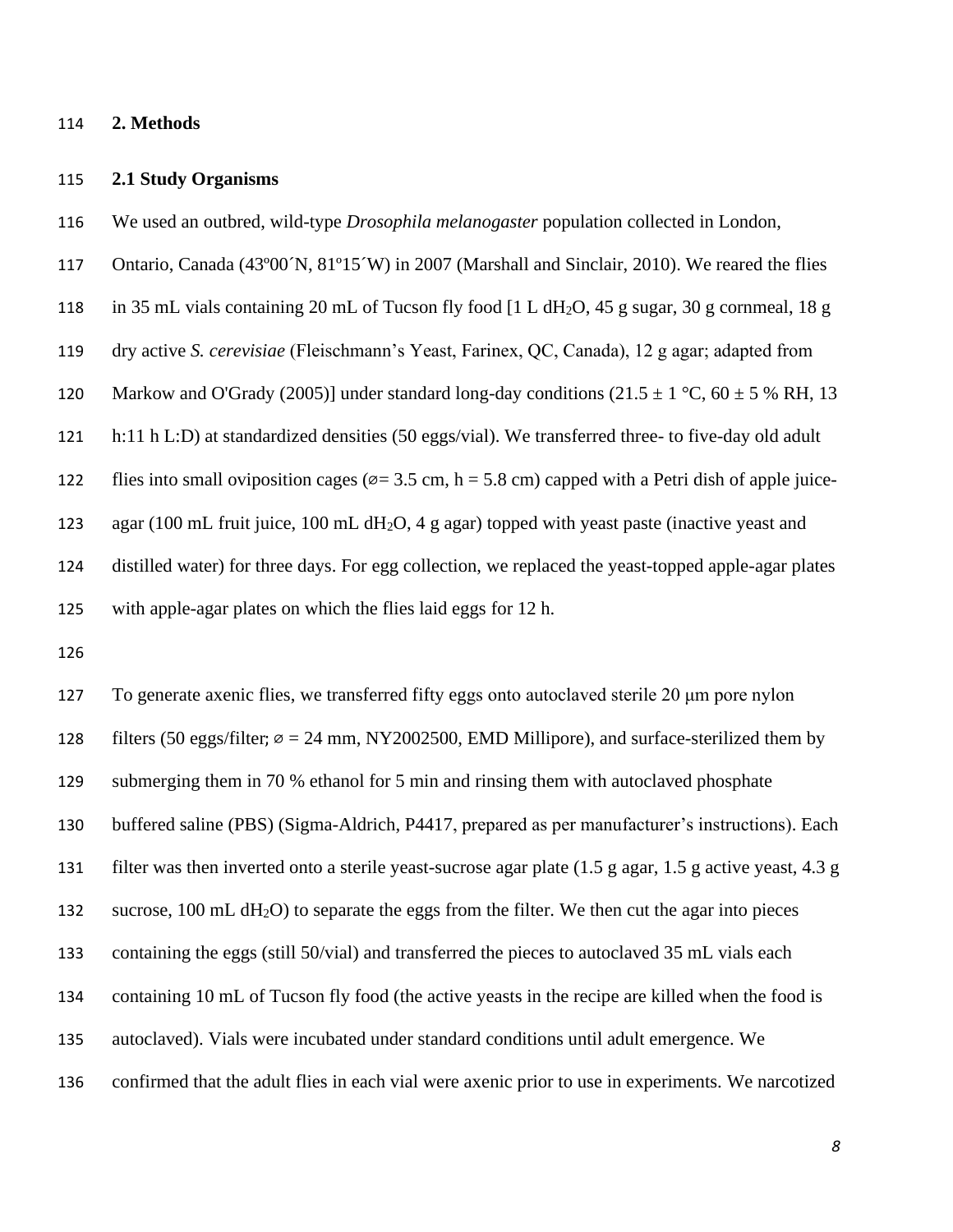flies with CO2, and collected two flies of each sex and a small sample of food surface from each vial. We homogenized these samples in 100 μL sterile PBS, plated them on Yeast-Malt agar (YM agar) (1 % glucose, 0.5 % peptone, 0.3 % malt extract, 0.3 % yeast extract, 2 % agar), and incubated them at 25 ºC for 48 h. All flies reared in vials showing any microbial growth after 48 h were discarded from the experiment. In practice, we had 85-90 % success in maintaining sterile conditions, even though we had several instances of transferring flies. The remaining axenic flies were transferred into new 35 mL vials of sterile Tucson fly food for experiments.

 To make adult-inoculated gnotobiotic flies, we took axenic adults, and allowed them to feed on live yeasts for 48 h; controls were provided with PBS or heat-killed yeasts at the same concentration. Yeasts were *Pichia kluyveri* (strain UWOPS 91-603.2), *Lachancea kluyveri* (strain NRRL.Y-12651), and *Saccharomyces cerevisiae* (strain UWOPS 92-222.2) obtained from the yeast collection of the Department of Biology, University of Western Ontario. We pipetted 150 10 μL of a suspension of  $1.3 \times 10^8$  cells/mL in PBS (or 10 μL of sterile PBS, for controls) prior to 151 adding axenic flies. Flies were allowed to feed on the yeast for 48 h at 21.5  $\degree$ C prior to use in experiments. To confirm that the gnotobiotic flies were colonised with yeasts, we removed two male and two female flies from each yeast-inoculated vial, surface sterilised them in 70 % ethanol, rinsed them twice in sterile PBS, and then homogenized them in 100 μL of sterile PBS. 155 We plated the homogenate on YM agar, incubated for 48-72 h at 25  $^{\circ}$ C, and checked for yeast growth (vials without yeast growth, or with noticeable bacteria growth, were removed from the experiment). The remaining flies from each vial were used in desiccation experiments. We reared flies under gnotobiotic conditions by adding 10 μL of yeast suspension into vials containing 10 mL of sterile Tucson food before transferring fifty surface-sterilised eggs to each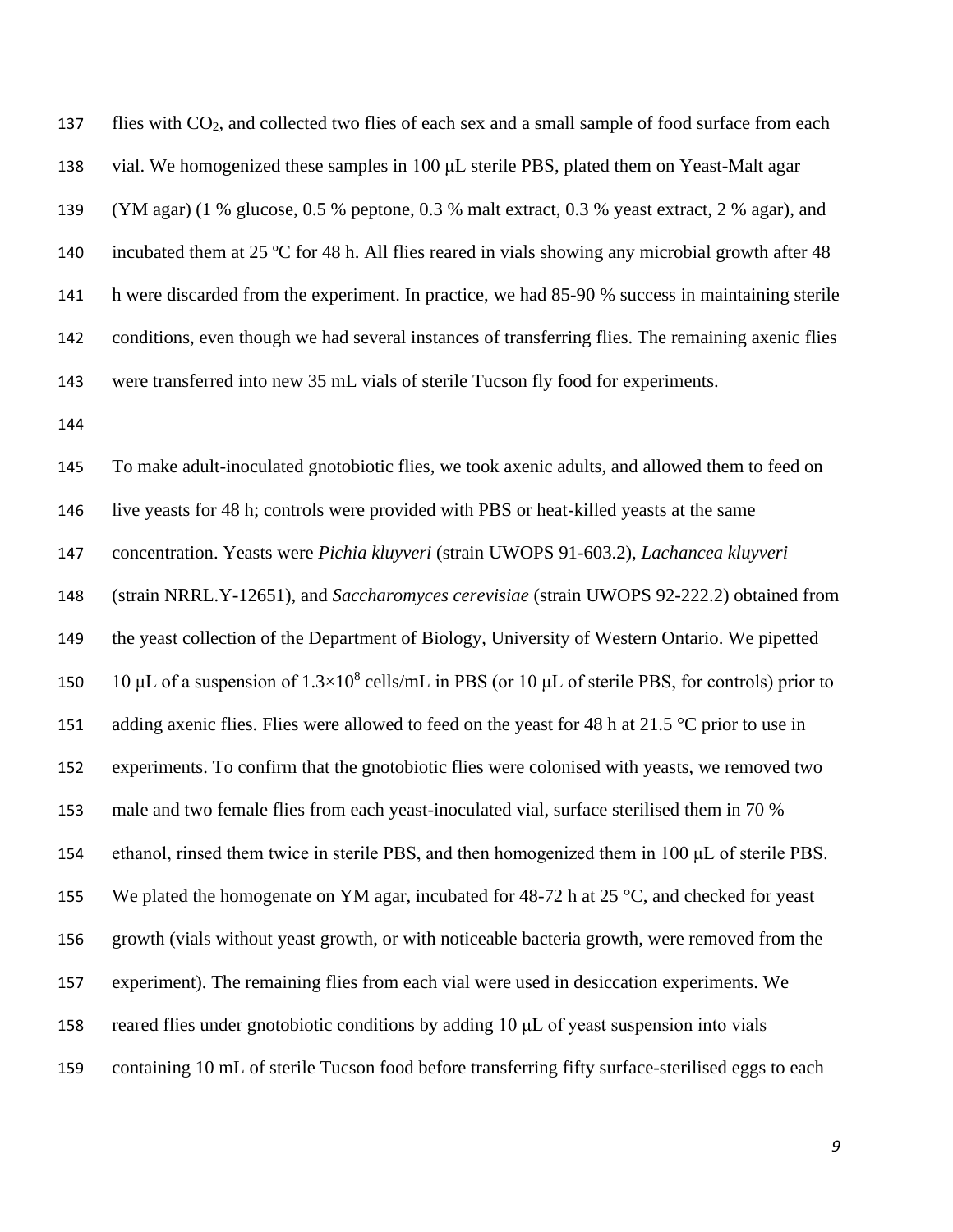vial and incubating them under standard rearing conditions. Checks for contamination were conducted as described above, and contaminated vials discarded from the experiments.

 As a control for the nutritional contribution of yeasts in the gnotobiotic treatment, we reared 164 flies with heat-killed yeasts. We heat-killed yeast suspensions  $(1.3\times10^8 \text{ cells/mL}$  in PBS) by 165 heating them at 60 °C for 30 min. We confirmed that the yeasts were dead by plating 10  $\mu$ L of the suspension on YM agar plates before transferring fifty surface-sterilised eggs to vials containing 10 mL sterile Tucson food inoculated with 10 μL of heat-killed yeast suspension and incubating as above. As above, vials showing bacterial or yeast growth were discarded from the experiments.

#### **2.2 Desiccation survival and water balance parameters**

 We measured survival under desiccating conditions as described by Gefen et al. (2006) and Bazinet et al. (2010). Briefly, we transferred flies individually into empty non-sterile 35 mL vials without anaesthesia (one fly per vial, n>28 flies per treatment, 28-33 vials/treatment, based on a power analysis from pilot experiments). We assumed that the duration of the desiccation experiment was too short for the flies to form a functioning gut microbiota from an empty vial, and that the mass lost was primarily water. We confined the fly to the bottom half of the vial using a foam stopper and added approximately 2 g of silica gel before sealing the vial with parafilm. We recorded survival (ability to right themselves) at hourly intervals until all flies were dead. To control for starvation, we separated 28-33 flies from different vials individually into vials containing water-agar medium and observed no mortality over the duration of the experiment, which suggests that handling and starvation did not cause mortality in either the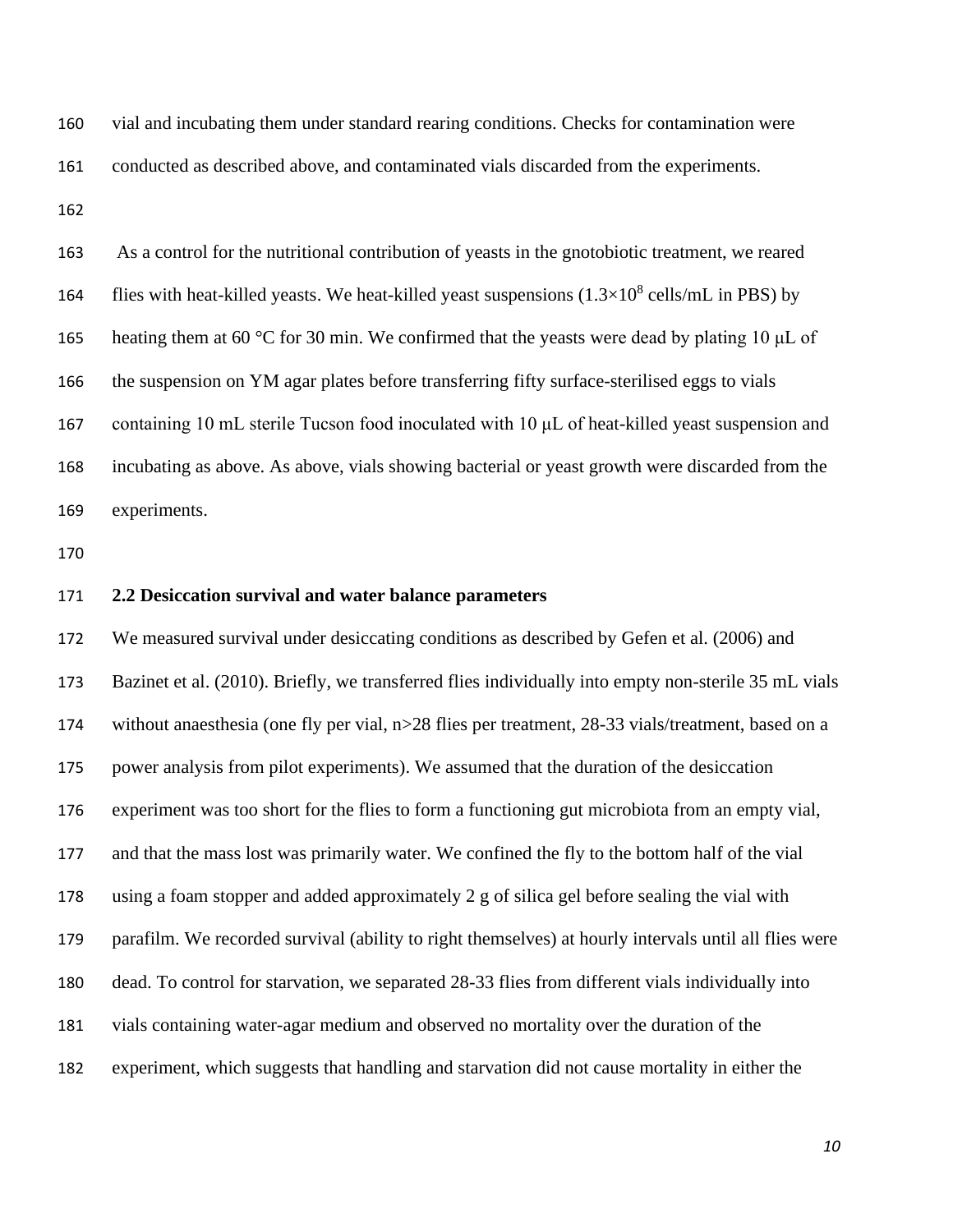axenic or gnotobiotic. To control for variation between experimental days, experiments conducted on the same date were denoted with the same cohort number and we included cohort

as a term in models.

 We determined initial water content, water content at death, and water loss rate gravimetrically. Briefly, we weighed each fly (MX5 microbalance, Mettler Toledo, Columbus, OH, USA) before the start of the experiment to obtain fresh mass (FM), after the desiccation experiment to obtain 190 mass at death (MAD), and after drying at  $60^{\circ}$ C for 48 h to obtain dry mass (DM). Initial water content (IWC) was calculated as the difference between FM and DM; water content at death (WCD) as the difference between MAD and DM, and water loss rate (WLR) as the difference 193 between IWC and WCD divided by time to death (yielding an average rate in mg  $H_2O/h$ our).

 We compared survival time under desiccating conditions, initial water content, water content at death, and water loss rate between axenic and gnotobiotic flies separately for each yeast and treatment (reared or adult-inoculated) using two-way analyses of covariance (ANCOVA) in R (version 3.2.2), with dry mass, sex, and cohort (the date of the experiment) as covariates. We chose to use this linear model approach to compare survival times (cf. Gibbs et al., 1997) instead of a survival analysis (cf. Jakobs et al., 2015) as it allowed us to include cohort effects in our models. However, we provide survival curves and log-rank analyses, which are consistent with these results, in supplementary material). We included only individuals for which all measurements were available and discarded any for which measurement errors resulted in impossible values (e.g. negative water content). We corrected all p-values using a study-wide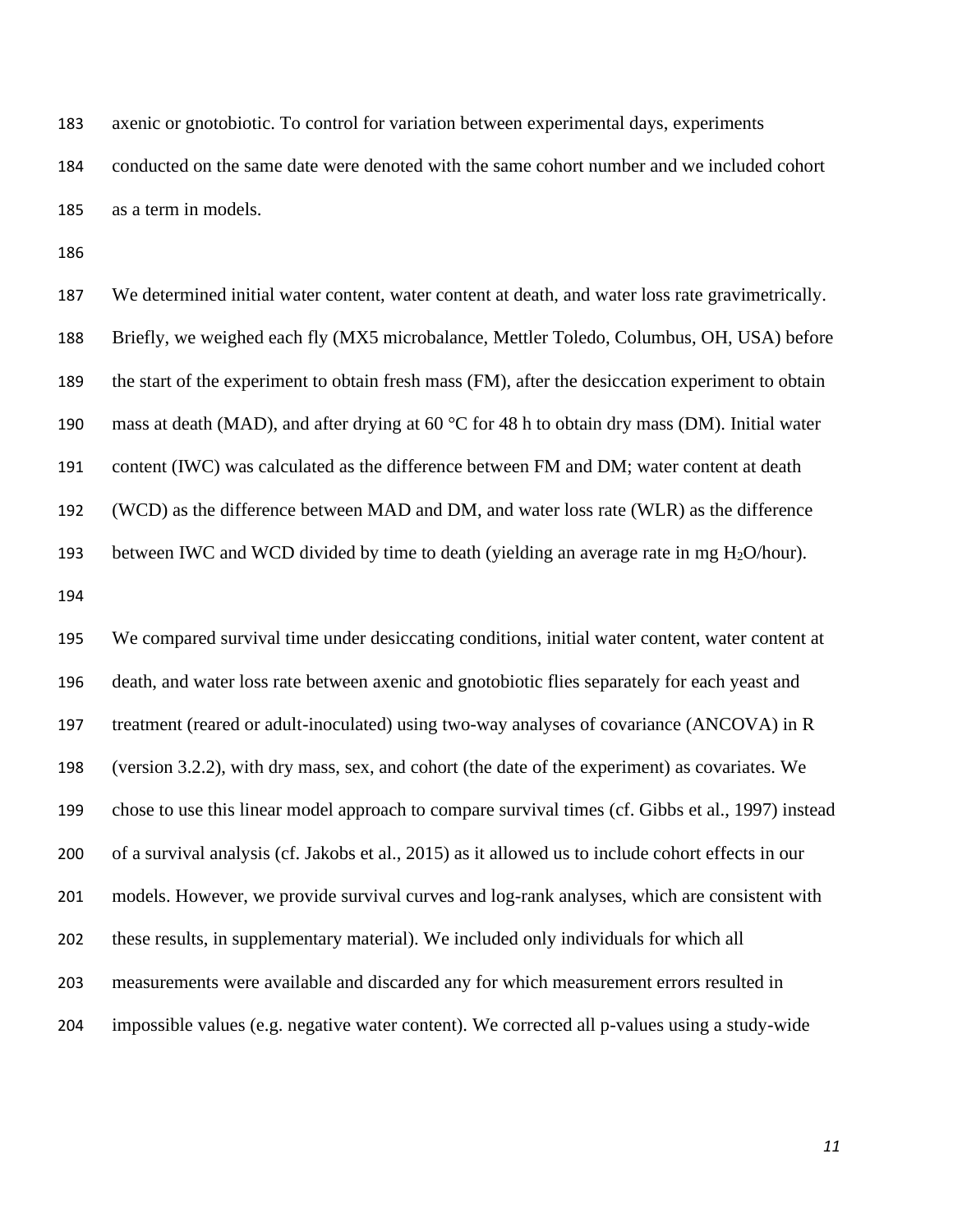- Benjamini-Hochberg FDR correction (Benjamini and Hochberg, 1995) using the p.adjust
- function in R.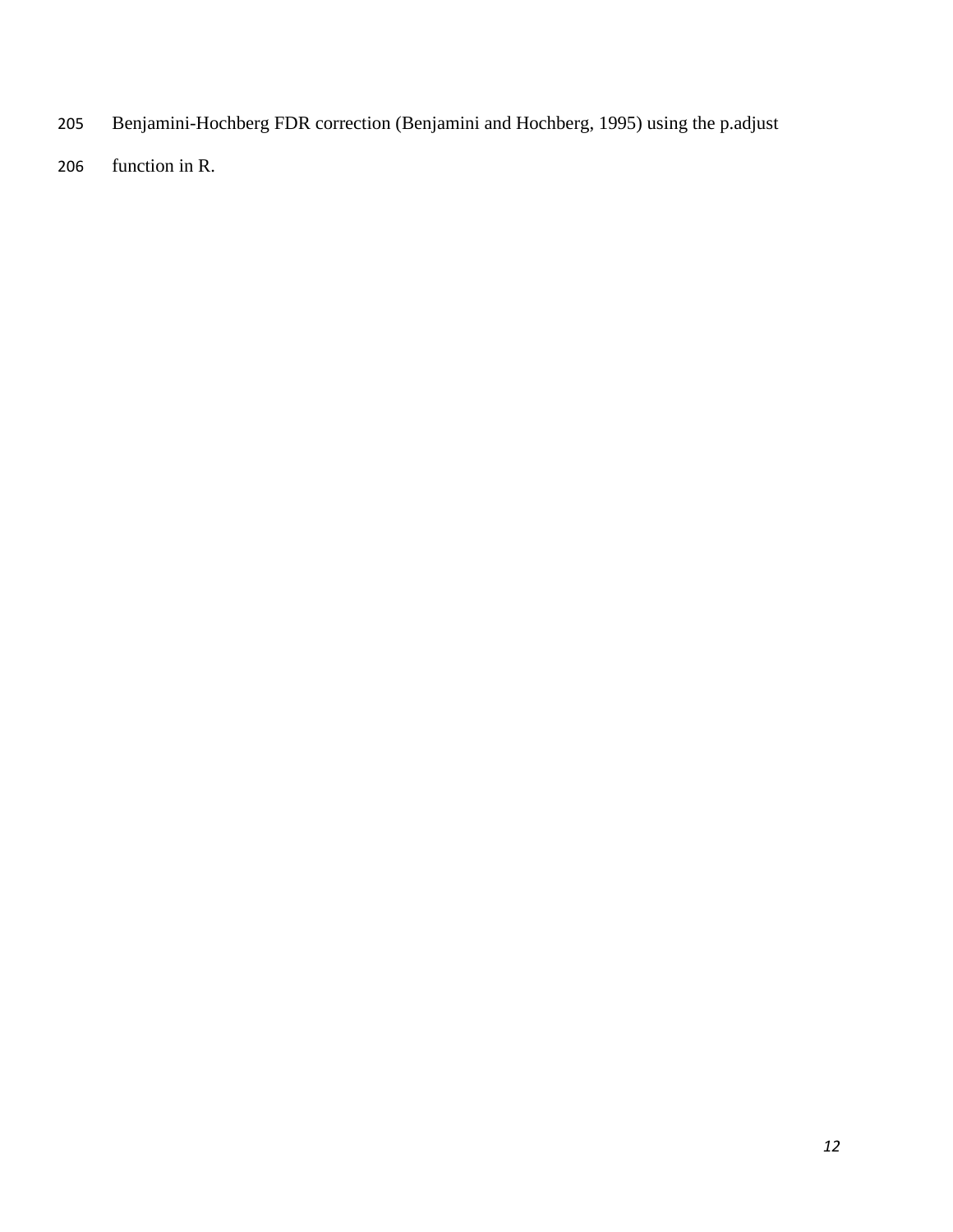#### **3. Results**

 Axenic flies were consistently sterile, and we were able to culture the expected yeasts from adult-inoculated gnotobiotic flies as well as gnotobiotic-reared flies (example culture plates in Figures S1 and S2). Female flies and larger flies survived desiccation significantly longer than males or smaller flies in all groups and treatments.

#### **3.1 Gut yeasts do not improve desiccation survival in adult-inoculated flies**

 Neither female nor male *D. melanogaster* inoculated as adults with any of the species of yeasts survived desiccation stress significantly longer than their axenic counterparts (Figure 1; Table 1; Figs S3-S5), although a survival analysis (that considers the entire curve) showed that one cohort of *P. kluyveri*-inoculated female flies had worse survival than their axenic counterparts. There 218 was no sex  $\times$  treatment interaction, but there was a significant cohort effect, leading us to retain this term in our model.

 Despite this overall lack of effects of yeasts on desiccation survival, gut yeasts did change some water balance parameters. Inoculation with any of the yeasts did not change initial water content (Figure 2A, D, G; Table 1). Water content at death was not significantly affected by any of the three yeast treatments (Figure 2B, E, H; Table 1). Inoculation with any of the yeasts had no significant impact on water loss rates (Figure 2C, F, I; Table 1).

#### **3.2 Gnotobiotic rearing with yeast does not improve desiccation survival**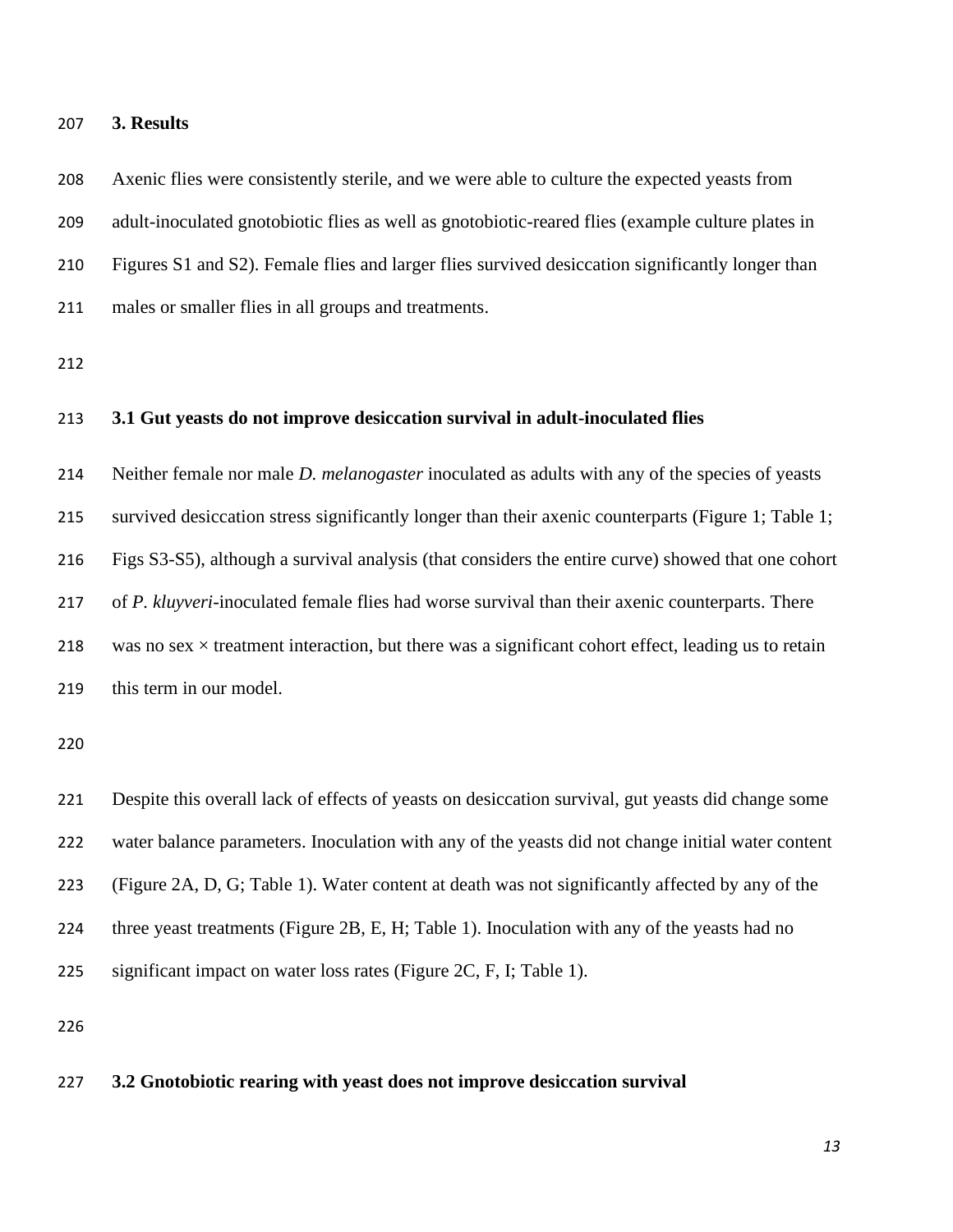Female and male adults reared with *P. kluyveri* did not have significantly different survival time under desiccating conditions than their axenic counterparts*,* but rearing with either *Lachancea kluyveri* or *S. cerevisiae* significantly decreased survival time under desiccating conditions compared to axenic flies in both females and males (Figure 3; Table 2; Figure S7). Flies reared with yeasts of all three species had significantly higher initial water contents than their axenic counterparts, even after accounting for the effects of body size and sex (Figure 4A, D, G; Table 2). However, the gnotobiotic flies reared with *L. kluyveri* and *S. cerevisiae* (but not *P. kluyveri*) had higher water loss rates than their axenic counterparts (Figure 4C, F, I; Table 2). In addition, both males and females of flies gnotobiotically-reared with *P. kluyveri* and *L. kluyveri* had higher water contents at death than their axenic counterparts, but there was no effect of yeast rearing on the water content at death of gnotobiotic flies reared with *S. cerevisiae* (Figure 4B, E, H; Table 2).

 Rearing with heat-killed yeasts did not change the differences between male and female flies, but rearing with dead *S. cerevisiae* did slightly increase desiccation survival time in females (Figure 3; Table 3), although this was not significant in a survival analysis (Figure S8). Rearing with heat-killed yeasts increased water content at death in flies inoculated with both *P. kluyveri* and *S. cerevisiae*, decreased rate of water loss in *S. cerevisiae*, and slightly increased initial water content in flies reared with dead *S. cerevisiae*. However, rearing with heat-killed *L. kluyveri* had no impact on water balance parameters (Figure 5; Table 3).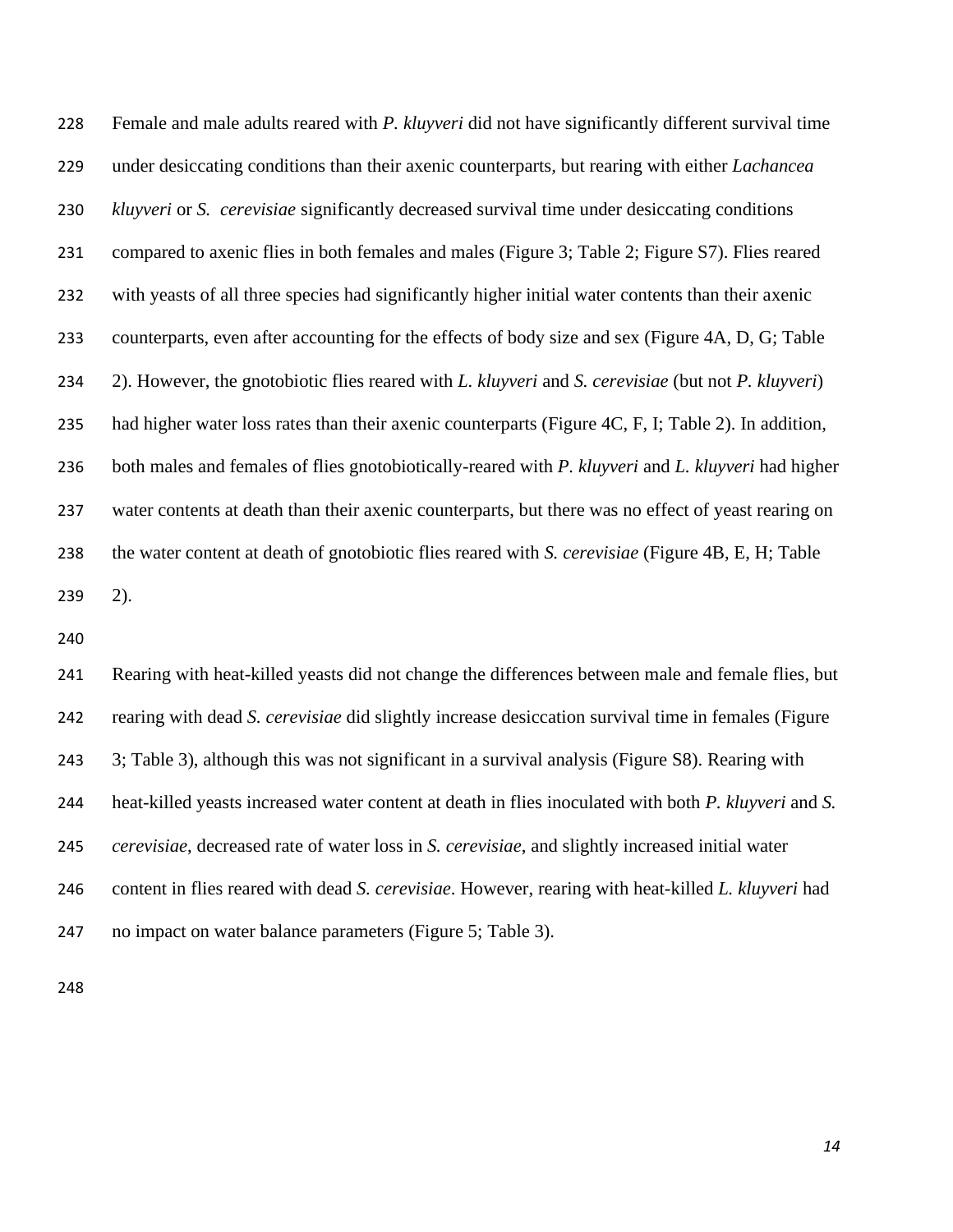#### **4. Discussion**

 Investigations of the impact of gut microbiota on insect phenotypes have generally focused on bacteria (Douglas, 2018a), and in these studies, insects with a gut microbiota usually outperform their axenic counterparts (Coon et al., 2014; Wong et al., 2014). Here we investigate the role of gut yeasts on the water balance of *Drosophila melanogaster*. We find that inoculation with yeasts does not improve desiccation survival of adult flies, and that flies reared with live yeasts have reduced desiccation survival relative to their axenic counterparts. This impact is species- specific, and it appears that yeast species not usually associated with *D. melanogaster* in nature – including *S. cerevisiae,* which is widely used in *Drosophila* culture – are more likely to have a deleterious impact.

 Desiccation survival by adult *D. melanogaster* is plastic at several timescales, ranging from brief 'hardening' responses (Bazinet et al., 2010; Hoffmann, 1990) to longer term responses to selection (Gibbs et al., 1997). Although live yeasts will colonise the guts of adult flies (Jiménez Padilla, 2016), we found no impact of inoculation with live yeasts on survival time under desiccating conditions. Inoculation with live *S. cerevisiae* did increase initial water content, but this was offset by a slightly increased water loss rate, yielding a survival time indistinguishable from axenic flies, or those inoculated with *L. kluyveri* or *P. kluyveri*. We do not have immediate hypotheses to explain these effects of *S. cerevisiae*, or why we saw the effect in flies inoculated with *S. cerevisiae.* Because this variation does not appear to affect desiccation survival, we do not explore it further here.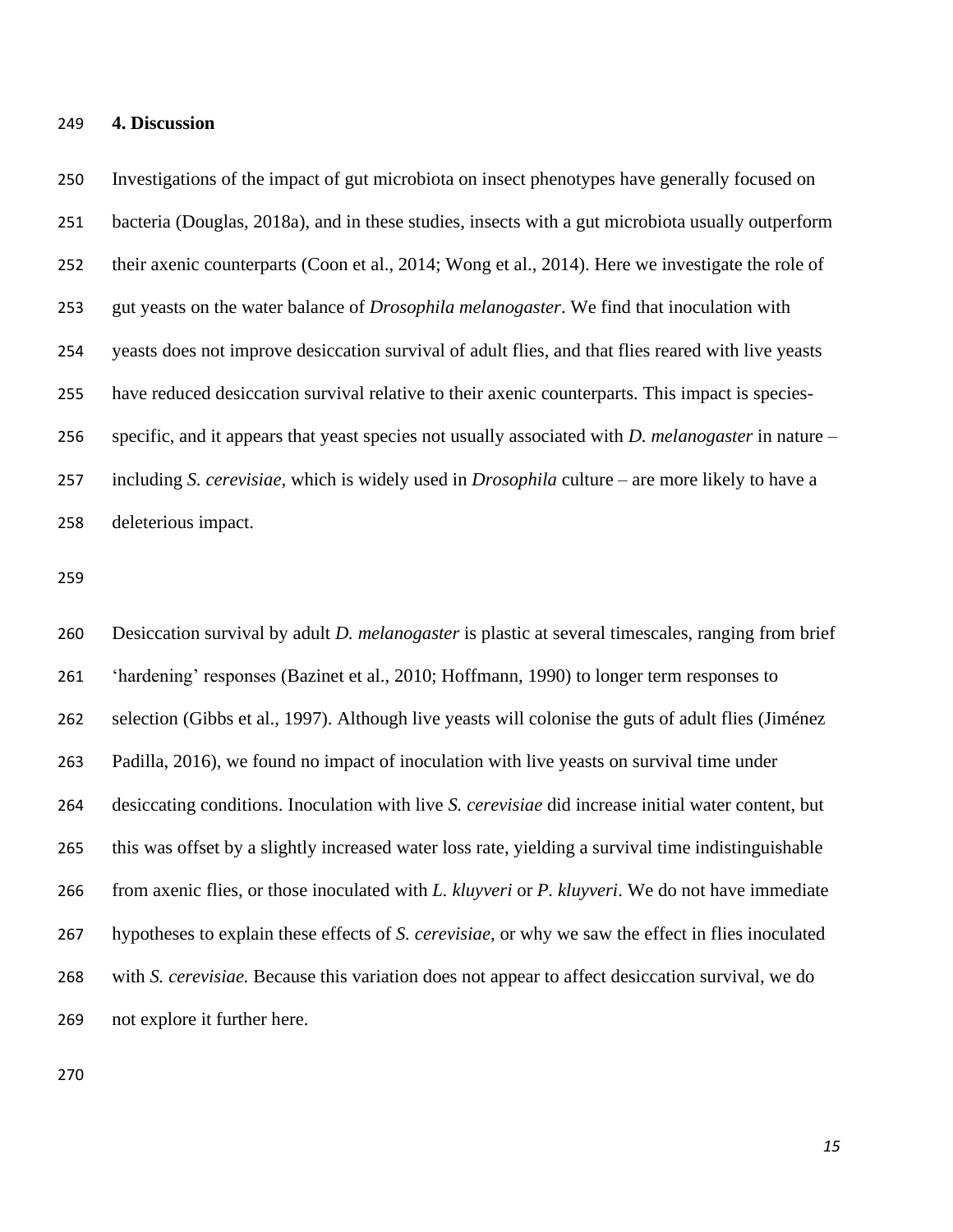Larval nutrition can have far-reaching effects on adult performance (e.g. Vijendravarma et al., 2010). Competition for dietary yeasts mediates the effects of larval crowding on a range of traits, including structural body size (Klepsatel et al., 2018), which is an important determinant of desiccation survival in *Drosophila* (Gibbs and Matzkin, 2001). We found that flies reared with live *S. cerevisiae* and *L. kluyveri* survived desiccation for less time than their axenic counterparts, and we showed that the yeasts had to be alive to have this effect. Furthermore, we accounted for body size in our analyses, which suggests that the effects we see are not simply a consequence of larval food resources yielding different-sized flies with corresponding variation in capacity to maintain water balance. Thus, we conclude that the effects of yeasts we observed on adult flies were not mediated by variation in yeast nutritional availability during larval development.

 Desiccation survival in *Drosophila* is not usually associated with changes in desiccation tolerance (i.e. water content at death; Gibbs, 2002; Gibbs et al., 1997; Gibbs et al., 2003; Gibbs and Matzkin, 2001), so it is surprising to see that some rearing conditions modify water content at death in adult flies. One possible explanation for this effect is that the live yeasts in the gut results in a net increase in whole body water content, but that the increased bulk water in the yeast cells is not available to the fly. Alternately, the increased body water content could lead to adult flies that do not regulate water balance as tightly, leading to lower survival when exposed to desiccating conditions. While water loss rates can be plastic (e.g. Bazinet et al., 2010) and could yield this result, we are not aware of corresponding plasticity in the amount of water loss tolerated in *Drosophila*. Relatively little is known about the cellular mechanisms causing death from dehydration in insects (Bradley, 2009; Gibbs et al., 1997; Hadley, 1994; Harrison et al.,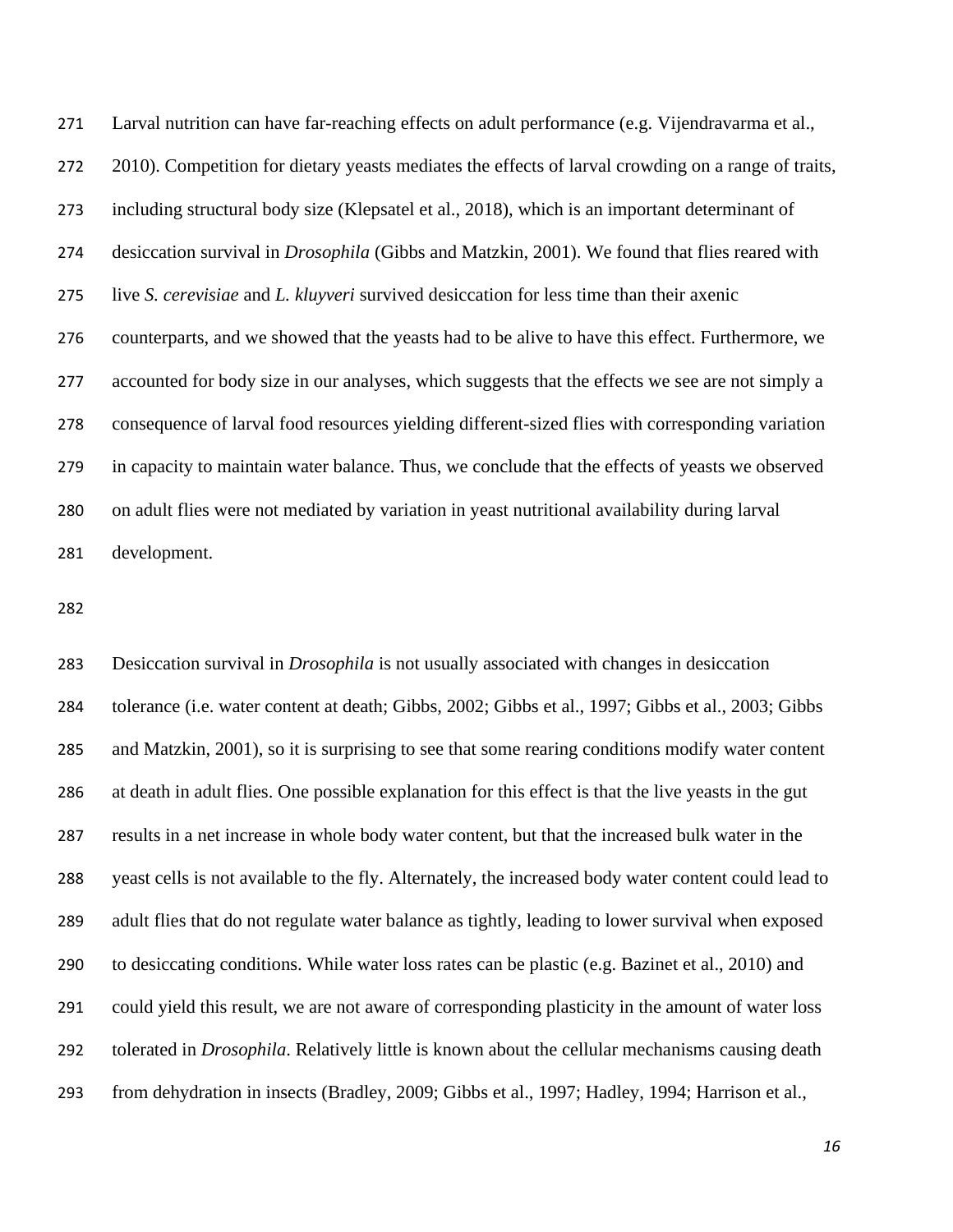294 2012), which prevents us from speculating about the mechanistic link between gut yeast and desiccation tolerance in our experiments. However, we do not see equivalent effects of rearing with dead yeasts on water balance parameters or desiccation survival, which leads us to conclude that the impact of gut yeasts on water balance is dependent on the yeasts being alive, and either due to modification of digestive processes in the gut (cf. Wong et al., 2014), or a direct biological interaction between the yeast and its host (cf. Broderick et al., 2014; Schretter et al., 2018).

 The effects of yeast rearing on both desiccation survival and individual water balance parameters in adult *D. melanogaster* appear to be species-specific. *Pichia kluyveri* is found in *D. melanogaster* guts in nature, and although it does not improve performance in our experiments, it is the only species we tested that was not in some way detrimental to desiccation survival, supporting the hypothesis that there is some degree of yeast-host coevolution, as suggested by Starmer and Fogleman (1986). Our results were largely consistent across cohorts for *P. kluyveri*  and *L. kluyveri*, with the one exception being in female adults where inoculation with *P. kluyveri* was detrimental to desiccation survival in one cohort, but not the other. However, as our prediction was that yeast would improve desiccation survival, this does not modify our conclusion that gut yeasts do not improve desiccation survival. Rearing with *P. kluyveri* still increased both initial water content and water content at death in adult flies, which we suggest provides support for our contention that the increased water content we measured is not physiologically available to the fly. This hypothesis could be tested in the future using stable- isotope labelled water in the yeasts (cf. McCluney and Sabo, 2010). *Lachancea kluyveri* has not been collected from *D. melanogaster* in nature (although it is found in other *Drosophila* species),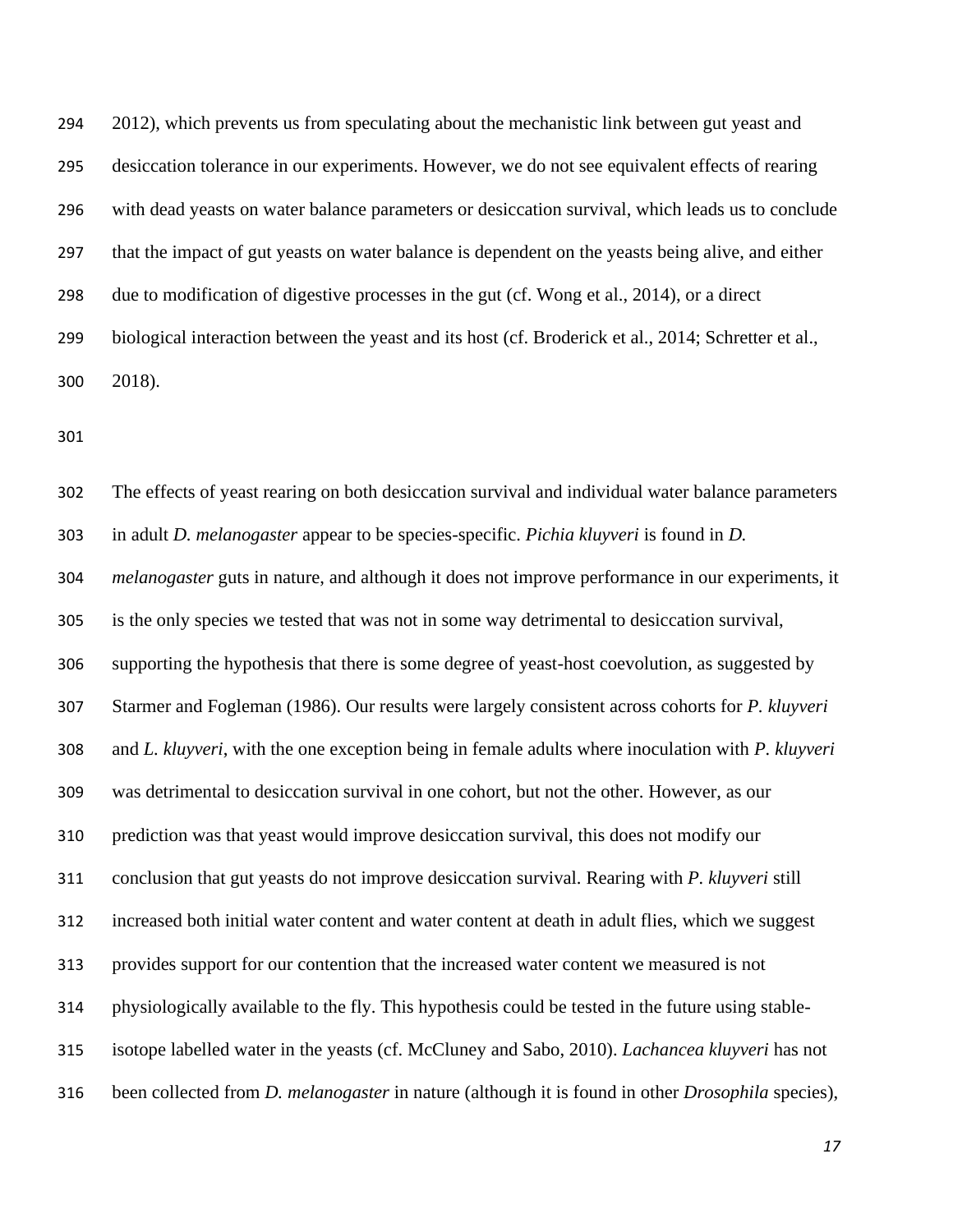and has positive impacts on both development time and chill coma recovery (Jiménez Padilla, 2016). Thus, the identification of improved performance in one or two traits (development time and chill coma) does not necessarily imply that the same yeast is beneficial for all traits (desiccation tolerance in this case). This implies that the choice of traits for studying host-microbe interactions is important when extrapolating to fitness or field performance.

 In nature (and indeed, under normal circumstances in the laboratory), *Drosophila* larvae grow in a microbe-rich environment including abundant yeasts of many species, alongside bacteria and other microbes (Broderick and Lemaitre, 2012; Chandler et al., 2012; Wong et al., 2011). Our single-yeast gnotobiotic system is clearly unnatural (and we cannot rule out more complex interactions among diverse gut microbiota). It nonetheless allows us to demonstrate that gut yeasts can have an effect, and that the identity of those yeasts appears to be important in determining host performance (cf. Ben Ami et al., 2010). Although we report what appear to be negative (or at best neutral) consequences of yeast-fly coexistence, there appears to be coevolution in the wild (Starmer and Fogleman, 1986), and some of the same yeasts that have negative consequences for water balance in this study have positive impacts on other traits (Jiménez Padilla, 2016). Indeed, flies in the wild seek out yeast preferentially (Becher et al., 2012; Dobzhansky et al., 1956). We propose two non-mutually exclusive explanations for this effect. First, the effects of gut microbes can be context-dependent, for example conventional flies develop faster and store less lipid than axenic flies only in high-glucose, low-yeast diets (Wong et al., 2014). Thus, it is possible that yeasts are beneficial – even to water balance – in a field context that is not adequately captured in our laboratory experiments. Second, the water balance consequence of larval development with yeast may be inconsequential compared to the benefits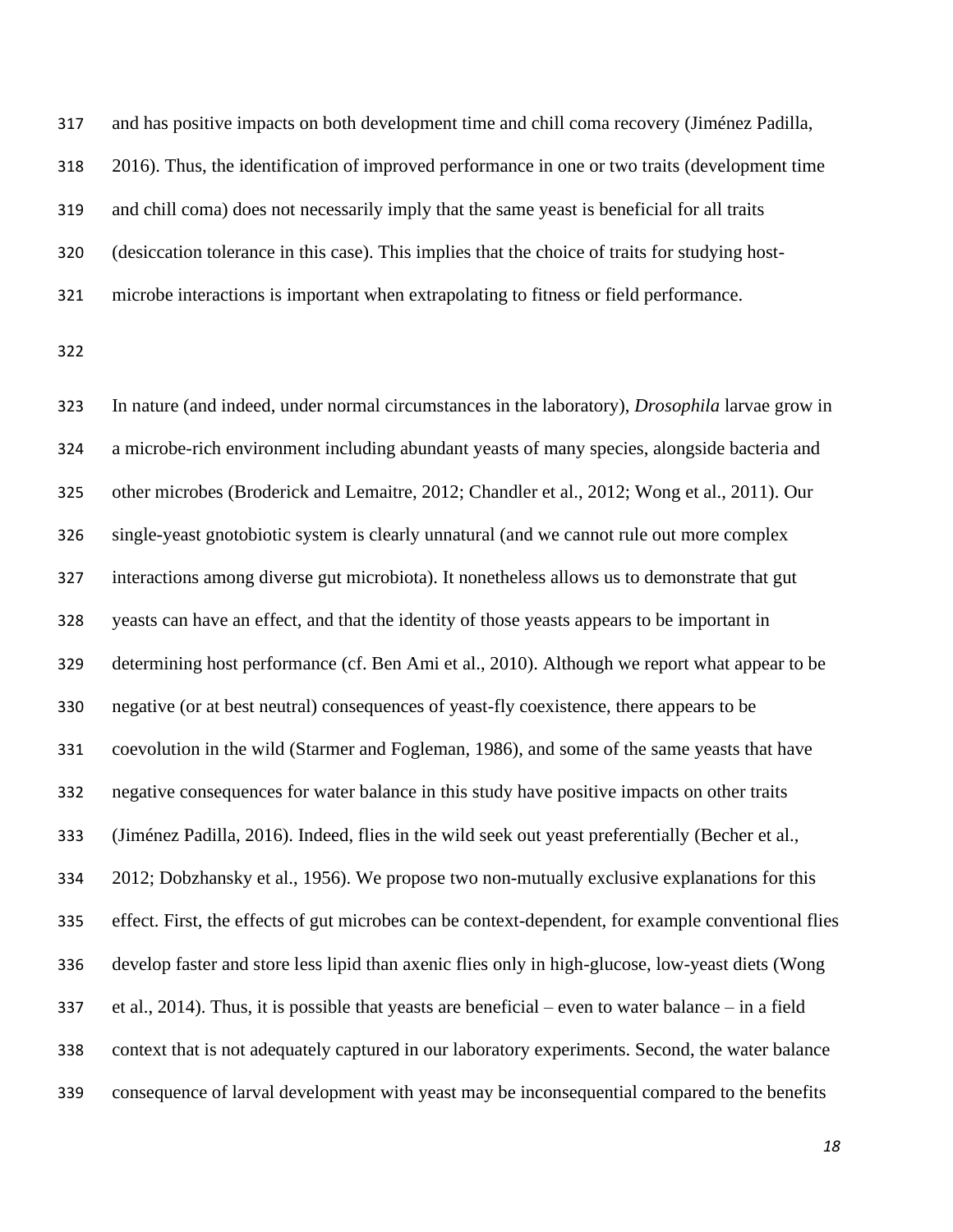accrued to development time and thermal performance (Jiménez Padilla, 2016), such that yeast-host interactions are maintained.

 Baker's yeast, *Saccharomyces cerevisiae*, is a standard ingredient in most *Drosophila* rearing media (Ashburner et al., 2005; Markow and O'Grady, 2005), even though it is seldom collected from *Drosophila* in nature (Hoang et al., 2015). We found that inoculation with *S. cerevisiae* had no impact on desiccation survival or water balance parameters. By contrast, larval rearing with *S. cerevisiae* decreased adult desiccation survival, increased initial water content, and slightly decreased water loss rate. These observations have two important implications. First, 'conventional' rearing with *S. cerevisiae* may have impacts that are not reflected in the biology of *Drosophila* in the field that primarily interact with other species of yeast. However, we do note that in our laboratory, where our conventionally-reared flies receive live *S. cerevisiae*, the predominant culturable yeast species from the vials is an as-yet unidentified species (Jiménez- Padilla and Lachance, unpublished observations). Thus, the overall microbiological *milieu* of human-built environments may be providing some inadvertent correction for our dependence on *S. cerevisiae* in *Drosophila* cultures, although we have not explored the yeast community of *Drosophila* cultures beyond our own laboratory to see if this is a widespread effect. Second, because it has phenotypic effects different to other yeasts, and is not normally associated with *D. melanogaster* in nature, *S. cerevisiae* may be an inappropriate yeast for experiments on gut yeast in insects (at least without direct comparison to other species of yeast more closely associated with the host; see also Hoang et al., 2015).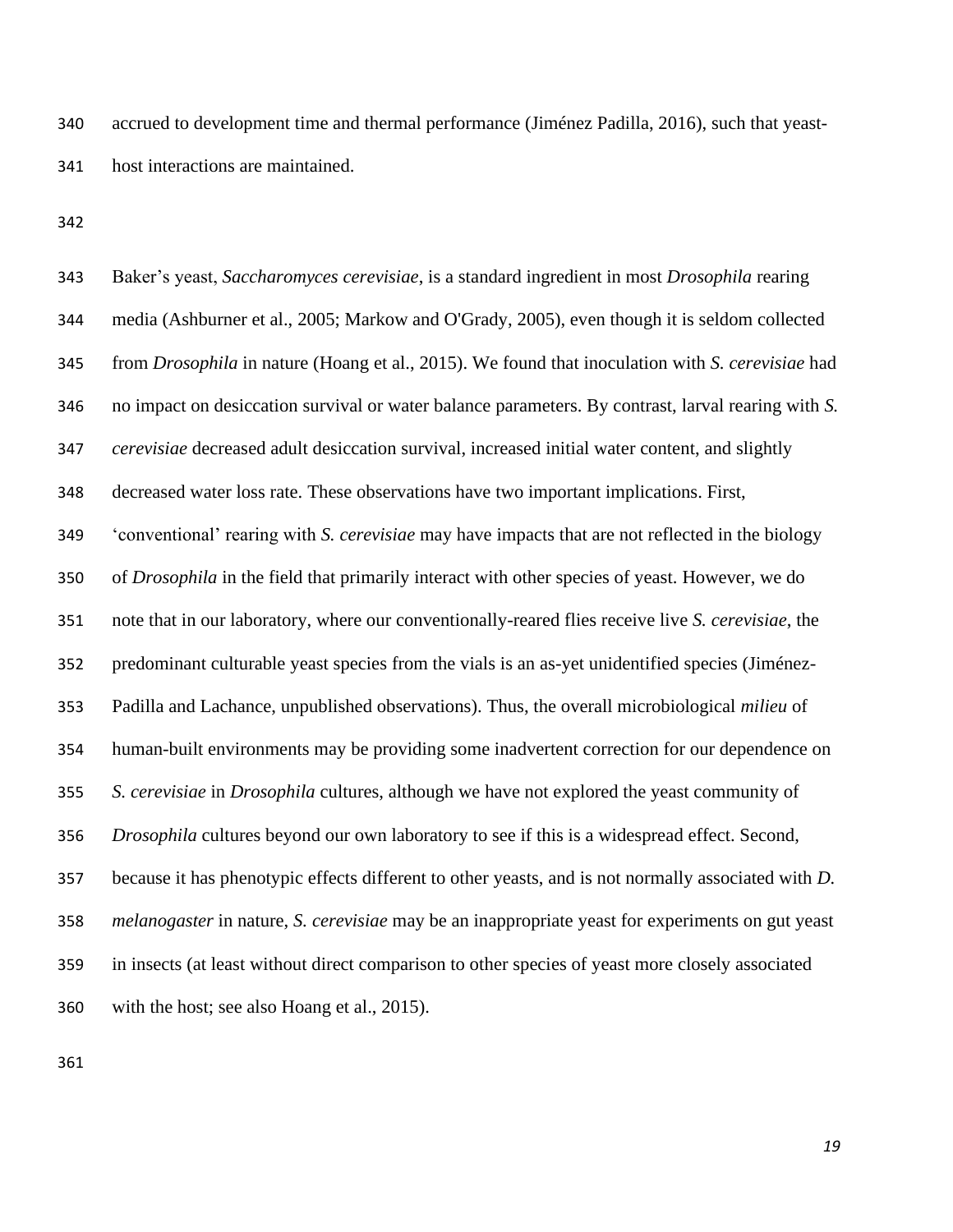In conclusion, gut yeasts during development can affect water balance of adult *D. melanogaster*, but generally this effect is detrimental, appears to require long-term exposure to the yeasts during larval development, and depends on the yeasts being alive. There are among-species differences in the phenotypic effect of gut yeasts on water balance which are broadly consistent with some degree of co-evolution between yeast species and their insect hosts. Finally, we support the assertions of Hoang et al. (2015) that *S. cerevisiae* may not be the most appropriate species of yeast to use when examining the effects of gut yeasts on *Drosophila* biology.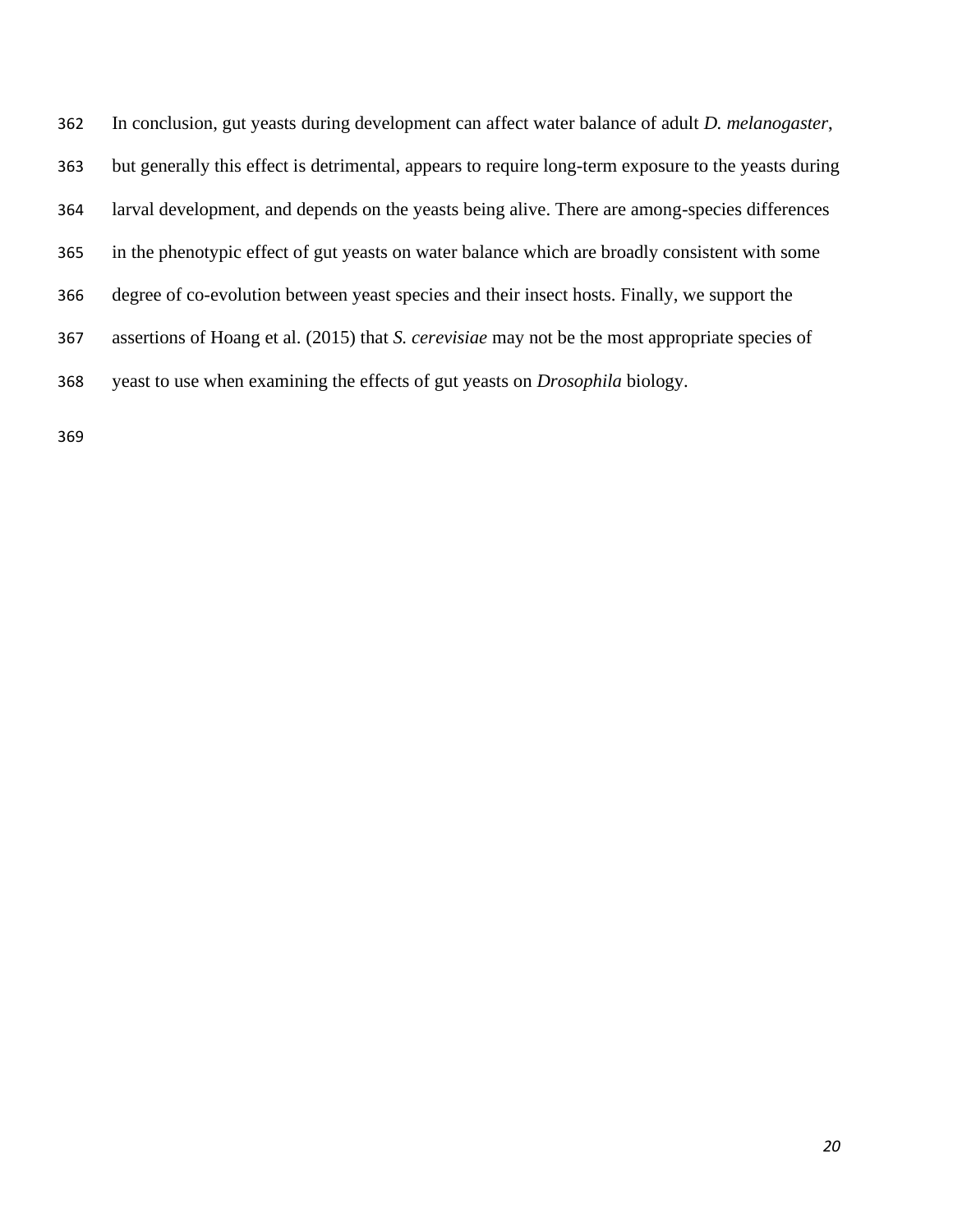#### **5. Acknowledgements**

We thank Trish Tully for discussion, and Dr. Jim Staples for use of some equipment. Thanks to

Adam Smith, Dina Mostafa, Eddy Huang, SongMin Lee, and Sana Homsi who assisted in the

laboratory. We are grateful to two anonymous reviewers, whose constructive comments greatly

improved the ms. This work was supported by the Natural Sciences and Engineering Council of

Canada (NSERC) Discovery Grants to BJS and MAL.

#### **6. References**

- Anagnostou, C., Dorsch, M., Rohlfs, M., 2010. Influence of dietary yeasts on *Drosophila melanogaster* life-history traits. Entomol. Exp. Appl. 136, 1-11.
- Ashburner, M., Golic, K., Hawley, S.H., 2005. *Drosophila*: A Laboratory Handbook. Cold Spring Harbor Laboratory Press, New York.
- Bazinet, A.L., Marshall, K.E., MacMillan, H.A., Williams, C.M., Sinclair, B.J., 2010. Rapid changes in desiccation resistance in *Drosophila melanogaster* are facilitated by changes in
- cuticular permeability. J. Insect Physiol. 56, 2006-2012.
- Becher, P.G., Flick, G., Rozpędowska, E., Schmidt, A., Hagman, A., Lebreton, S., Larsson,
- M.C., Hansson, B.S., Piškur, J., Witzgall, P., Bengtsson, M., 2012. Yeast, not fruit volatiles mediate *Drosophila melanogaster* attraction, oviposition and development. Funct.
- Ecol. 26, 822-828.
- Ben Ami, E., Yuval, B., Jurkevitch, E., 2010. Manipulation of the microbiota of mass-reared Mediterranean fruit flies *Ceratitis capitata* (Diptera: Tephritidae) improves sterile male sexual performance. ISME J. 4, 28-37.
- Benjamini, Y., Hochberg, Y., 1995. Controlling the false discovery rate a practical and powerful approach to multiple testing. J. R. Stat. Soc. B 57, 289-300.
- Bradley, T.J., 2009. Animal Osmoregulation. Oxford University Press, New York.
- Broderick, N.A., Buchon, N., Lemaitre, B., 2014. Microbiota-induced changes in *Drosophila*
- *melanogaster* host gene expression and gut morphology. mBio 5, e01117-01114.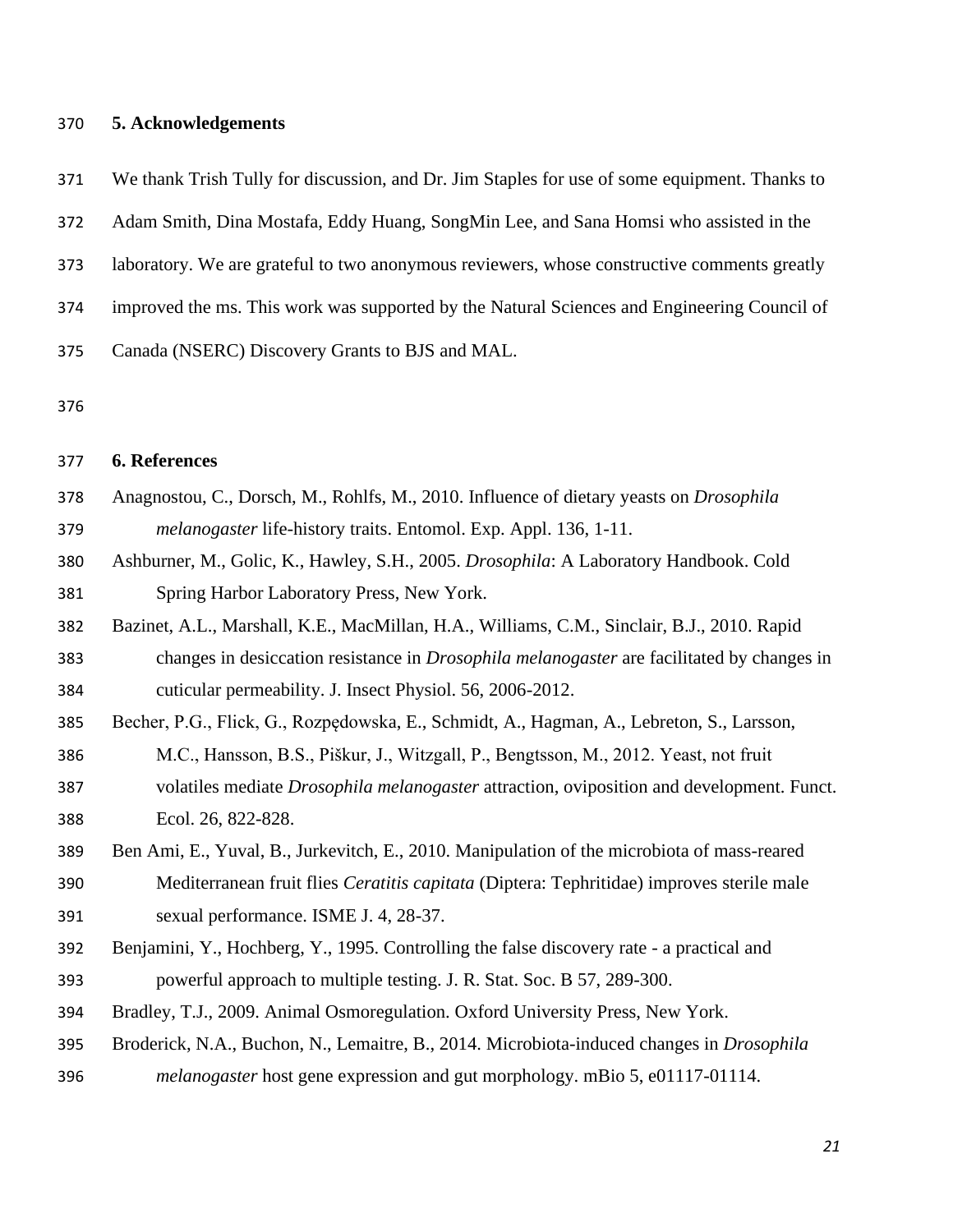- Broderick, N.A., Lemaitre, B., 2012. Gut-associated microbes of *Drosophila melanogaster*. Gut Microbes 3, 307-321.
- Brummel, T., Ching, A., Seroude, L., Simon, A.F., Benzer, S., 2004. *Drosophila* lifespan enhancement by exogenous bacteria. Proc. Natl. Acad. Sci. U.S.A. 101, 12974-12979.
- Chandler, J.A., Eisen, J.A., Kopp, A., 2012. Yeast Communities of Diverse *Drosophila* Species:
- Comparison of Two Symbiont Groups in the Same Hosts. Appl. Environ. Microbiol. 78, 7327-7336.
- Coon, K.L., Vogel, K.J., Brown, M.R., Strand, M.R., 2014. Mosquitoes rely on their gut microbiota for development. Mol. Ecol. 23, 2727-2739.
- Dillon, R.J., Charnley, A.K., 1986. Inhibition of *Metarhizium anisopliae* by the gut bacterial flora of the desert locust, *Schistocerca gregaria* - evidence for an antifungal toxin. J. Invertebr. Pathol. 47, 350-360.
- Dobzhansky, T., Cooper, D.M., Phaff, H.J., Knapp, E.P., Carson, H.L., 1956. Studies on the
- ecology of *Drosophila* in the Yosemite area of California 4. Differential attraction od species of *Drosophila* to different species of yeasts. Ecology 37, 544-550.
- Douglas, A.E., 2015. Multiorganismal Insects: Diversity and Function of Resident Microorganisms. Annu. Rev. Entomol. 60, 17-34.
- Douglas, A.E., 2018a. The *Drosophila* model for microbiome research. Lab Anim. 47, 157-164.
- Douglas, A.E., 2018b. Fundamentals of Microbiome Science. Princeton University Press, Princeton.
- Engel, P., Moran, N.A., 2013. The gut microbiota of insects diversity in structure and function. FEMS Microbiol. Rev. 37, 699-735.
- Gefen, E., Marlon, A.J., Gibbs, A.G., 2006. Selection for desiccation resistance in adult
- *Drosophila melanogaster* affects larval development and metabolite accumulation. J. Exp. Biol. 209, 3293-3300.
- Gibbs, A.G., 2002. Water balance in desert *Drosophila*: lessons from non-charismatic microfauna. Comp. Biochem. Physiol. A 133, 781-789.
- Gibbs, A.G., Chippindale, A.K., Rose, M.R., 1997. Physiological mechanisms of evolved desiccation resistance in *Drosophila melanogaster*. J. Exp. Biol. 200, 1821-1832.
- Gibbs, A.G., Fukuzato, F., Matzkin, L.M., 2003. Evolution of water conservation mechanisms in
- *Drosophila*. J. Exp. Biol. 206, 1183-1192.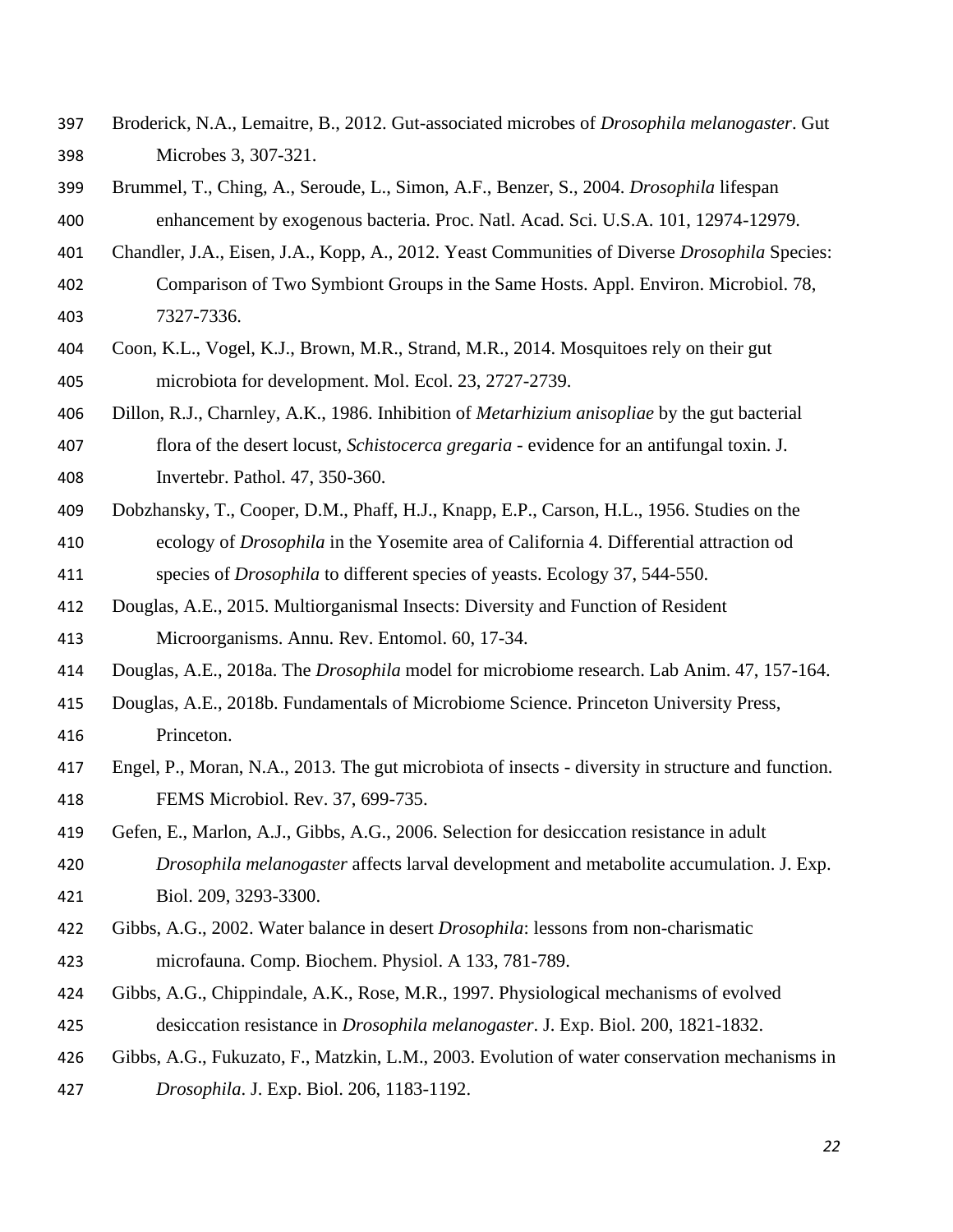- Gibbs, A.G., Matzkin, L.M., 2001. Evolution of water balance in the genus *Drosophila*. J. Exp. Biol. 204, 2331-2338.
- Hadley, N.F., 1994. Water Relations of Terrestrial Arthropods. Academic Press, San Diego.
- Harrison, J.F., Woods, H.A., Roberts, S.P., 2012. Ecological and Environmental Physiology of

Insects. Oxford, New York.

- Henry, Y., Colinet, H., 2018. Microbiota disruption leads to reduced cold tolerance in *Drosophila* flies. Sci. Nat. 105, 59.
- Hoang, D., Kopp, A., Chandler, J.A., 2015. Interactions between *Drosophila* and its natural yeast symbionts - Is *Saccharomyces cerevisiae* a good model for studying the fly-yeast relationship? PeerJ 3, e1116.
- Hoffmann, A.A., 1990. Acclimation for desiccation resistance in *Drosophila melanogaster* and
- the association between acclimation responses and genetic variation. J. Insect Physiol. 36, 885-891.
- Jakobs, R., Gariepy, T.D., Sinclair, B.J., 2015. Adult plasticity of cold tolerance in a continental-temperate population of *Drosophila suzukii*. J. Insect Physiol. 79, 1-9.
- Jiménez Padilla, Y., 2016. Effects of gut-associated yeasts on *Drosophila melanogaster*
- performance. M.Sc. Thesis, University of Western Ontario. https://ir.lib.uwo.ca/etd/4285/.

Judd, A.M., Matthews, M.K., Hughes, R., Veloz, M., Sexton, C.E., Chaston, J.M., 2018.

- Bacterial methionine metabolism genes influence *Drosophila melanogaster* starvation resistance. Appl. Env. Microbiol. 84, e00662-00618.
- Klepsatel, P., Prochazka, E., Galikova, M., 2018. Crowding of *Drosophila* larvae affects lifespan and other life-history traits via reduced availability of dietary yeast. Exp. Gerontol. 110, 298-308.
- Lachance, M.-A., Gilbert, D.G., Starmer, W.T., 1995. Yeast communities associated with
- *Drosophila* species and related flies in an eastern oak-pine forest: A comparison with western communities. J. Industr. Microbiol. 14, 484-494.
- Markow, T.A., O'Grady, P., 2005. *Drosophila*: A guide to species identification and use. Academic Press, London.
- Marshall, K.E., Sinclair, B.J., 2010. Repeated stress exposure results in a survival-reproduction trade-off in *Drosophila melanogaster*. Proc. R. Soc. B 277, 963-969.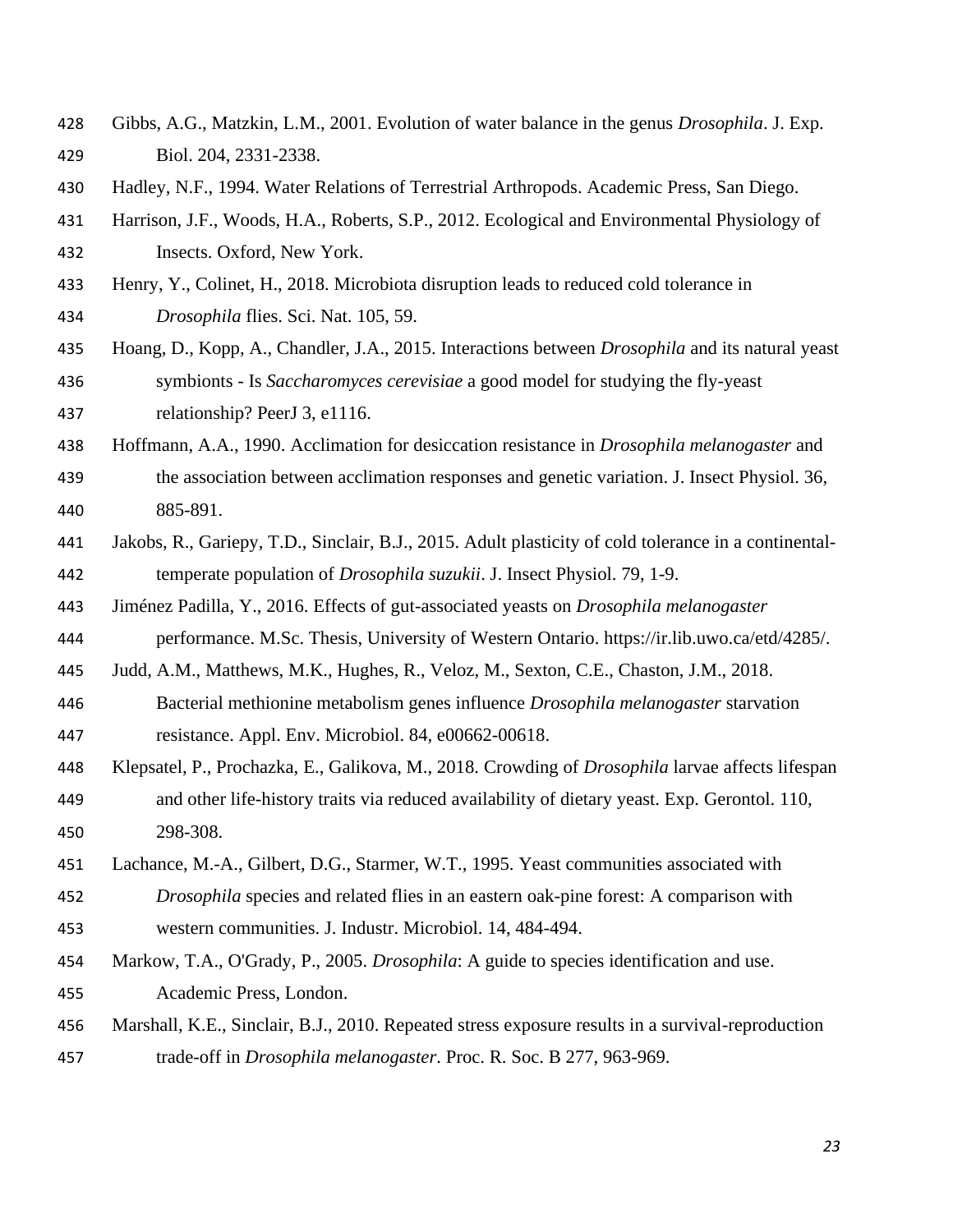- McCluney, K.E., Sabo, J.L., 2010. Tracing Water Sources of Terrestrial Animal Populations with Stable Isotopes: Laboratory Tests with Crickets and Spiders. PLoS One 5, 11.
- McFall-Ngai, M., Hadfield, M.G., Bosch, T.C., Carey, H.V., Domazet-Loso, T., Douglas, A.E.,
- Dubilier, N., Eberl, G., Fukami, T., Gilbert, S.F., Hentschel, U., King, N., Kjelleberg, S.,
- Knoll, A.H., Kremer, N., Mazmanian, S.K., Metcalf, J.L., Nealson, K., Pierce, N.E.,
- Rawls, J.F., Reid, A., Ruby, E.G., Rumpho, M., Sanders, J.G., Tautz, D., Wernegreen, J.J.,
- 2013. Animals in a bacterial world, a new imperative for the life sciences. Proc. Natl.
- Acad. Sci. U.S.A. 110, 3229-3236.
- Newell, P.D., Chaston, J.M., Wang, Y., Winans, N.J., Sannino, D.R., Wong, A.C.N., Dobson,
- A.J., Kagle, J., Douglas, A.E., 2014. *In vivo* function and comparative genomic analyses of
- the *Drosophila* gut microbiota identify candidate symbiosis factors. Front. Microbiol. 5, 576.
- Peterson, B.F., Scharf, M.E., 2016. Lower Termite Associations with Microbes: Synergy, Protection, and Interplay. Front. Microbiol. 7, 422.
- Phaff, H.J., Miller, M.W., Shifrine, M., 1956. The taxonomy of yeasts isolated from *Drosophila* in the Yosemite region of California. Antonie van Leeuwenhoek 22, 145-161.
- Schretter, C.E., Vielmetter, J., Bartos, I., Marka, Z., Marka, S., Argade, S., Mazmanian, S.K.,
- 2018. A gut microbial factor modulates locomotor behaviour in *Drosophila*. Nature 563, 402-406.
- Schwab, D.B., Riggs, H.E., Newton, I.L.G., Moczek, A.P., 2016. Developmental and Ecological Benefits of the Maternally Transmitted Microbiota in a Dung Beetle. Amer. Nat. 188, 679- 692.
- Scully, E.D., Geib, S.M., Carlson, J.E., Tien, M., McKenna, D., Hoover, K., 2014. Functional
- genomics and microbiome profiling of the Asian longhorned beetle (*Anoplophora*
- *glabripennis*) reveal insights into the digestive physiology and nutritional ecology of wood feeding beetles. BMC Genomics 15, 1096.
- Shin, S.C., Kim, S.-H., You, H., Kim, B., Kim, A.C., Lee, K.-A., Yoon, J.-H., Ryu, J.-H., Lee,
- W.-J., 2011. *Drosophila* Microbiome Modulates Host Developmental and Metabolic Homeostasis via Insulin Signaling. Science 334, 670-674.
- Starmer, W.T., Fogleman, J.C., 1986. Coadaptation of *Drosophila* and yeasts in their natural habitat. J. Chem. Ecol. 12, 1037-1055.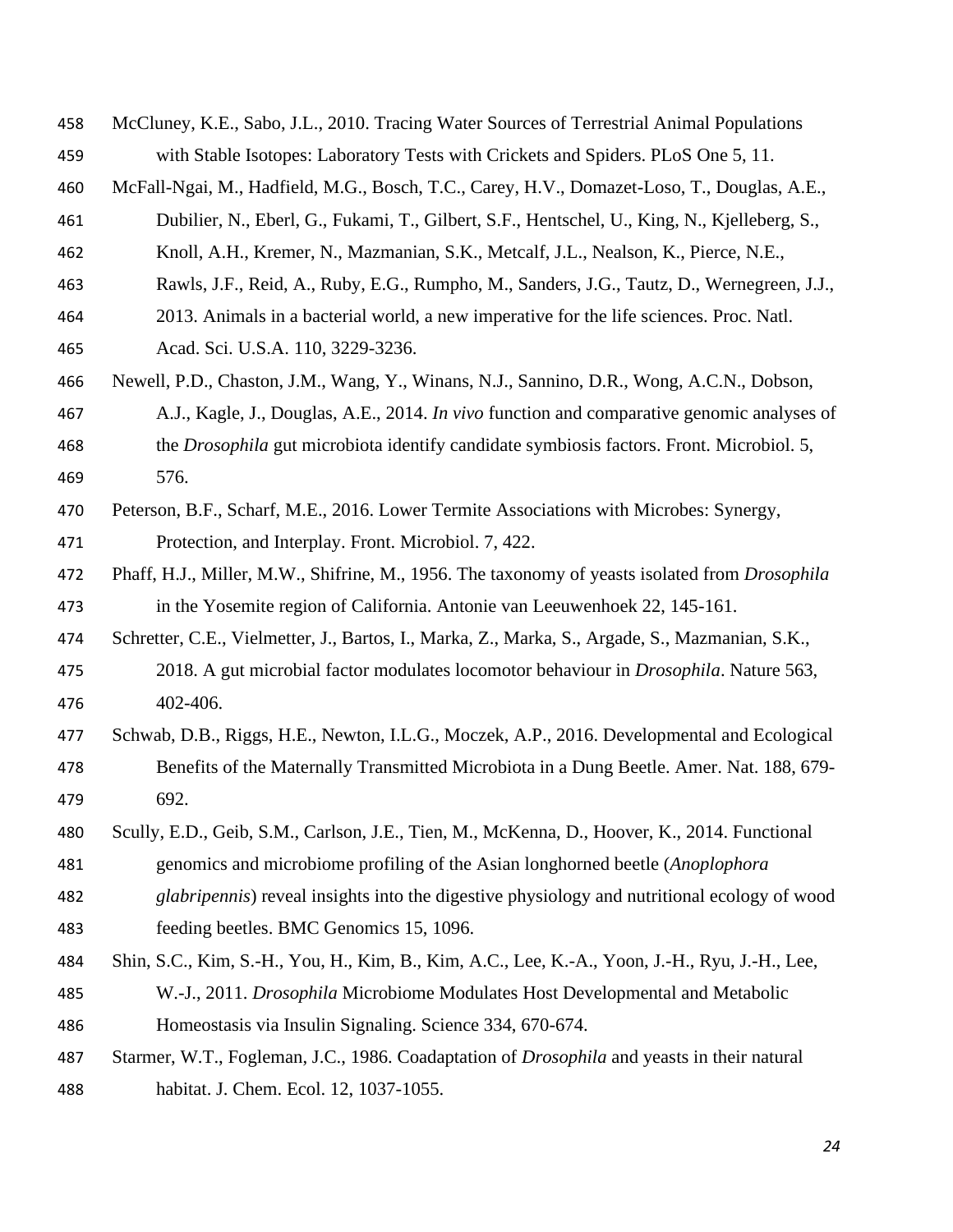- Stinziano, J.R., Sové, R.J., Rundle, H.D., Sinclair, B.J., 2015. Rapid desiccation hardening changes the cuticular hydrocarbon profile of *Drosophila melanogaster*. Comp. Biochem.
- Physiol. A 180, 38-42.
- Vijendravarma, R.K., Narasimha, S., Kawecki, T.J., 2010. Effects of parental larval diet on egg size and offspring traits in *Drosophila*. Biol. Lett. 6, 238-241.
- Wada-Katsumata, A., Zurek, L., Nalyanya, G., Roelofs, W.L., Zhang, A.J., Schal, C., 2015. Gut bacteria mediate aggregation in the German cockroach. Proc. Natl. Acad. Sci. U.S.A. 112, 15678-15683.
- Welte, C.U., de Graaf, R.M., van den Bosch, T.J.M., Op den Camp, H.J.M., van Dam, N.M.,
- Jetten, M.S.M., 2016. Plasmids from the gut microbiome of cabbage root fly larvae encode
- SaxA that catalyses the conversion of the plant toxin 2-phenylethyl isothiocyanate.
- Environ. Microbiol. 18, 1379-1390.
- Wong, A.C.N., Dobson, A.J., Douglas, A.E., 2014. Gut microbiota dictates the metabolic response of *Drosophila* to diet. J. Exp. Biol. 217, 1894-1901.
- Wong, C.N.A., Ng, P., Douglas, A.E., 2011. Low-diversity bacterial community in the gut of the fruitfly *Drosophila melanogaster*. Environ. Microbiol. 13, 1889-1900.
-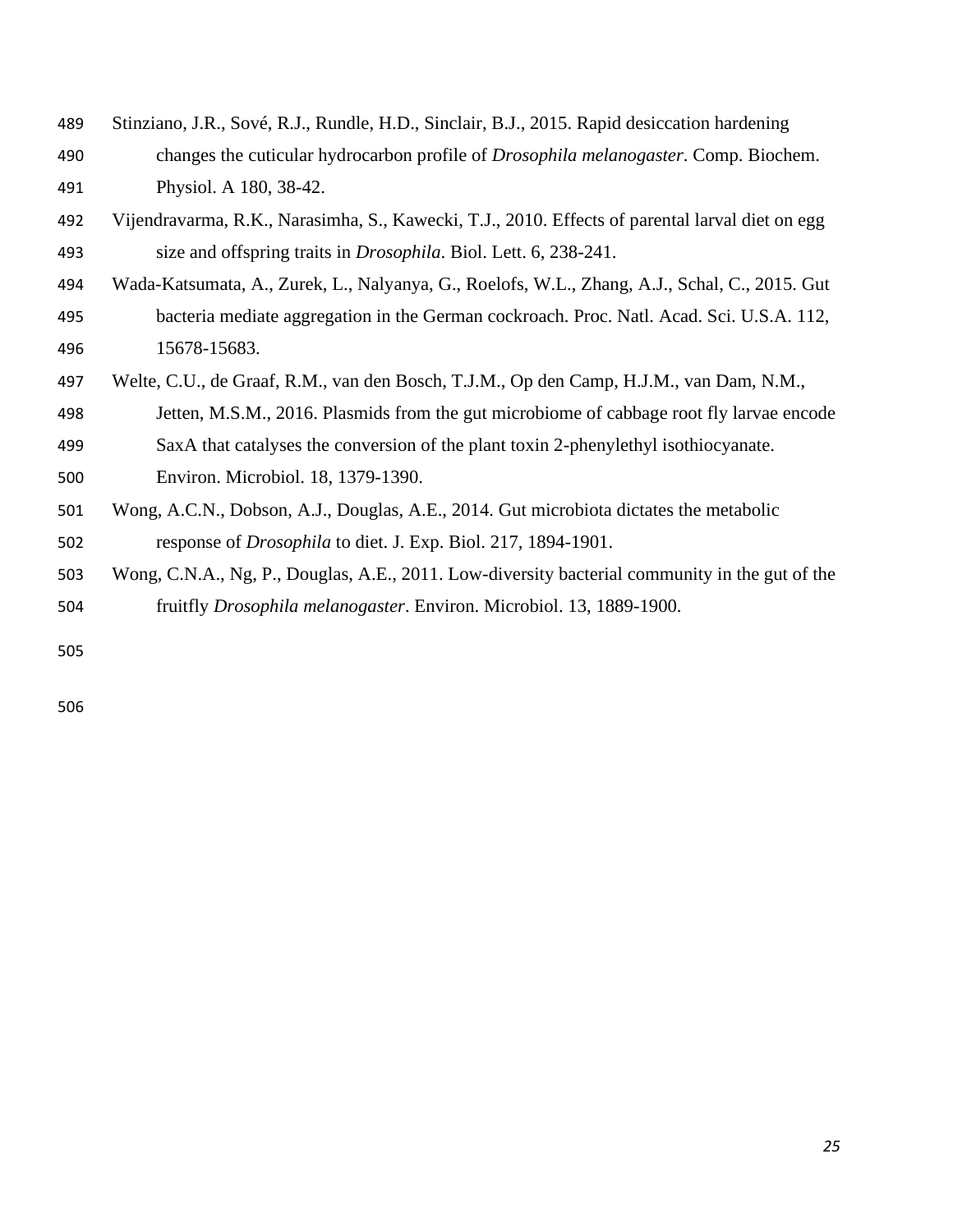Figure Captions

 **Figure 1** – Survival of adult *Drosophila melanogaster* under desiccating conditions when axenic or inoculated as adults with three yeast species, (A) *Pichia kluyveri*, (B) *Lachancea kluyveri,* and (C) *Saccharomyces cerevisiae*. Mean (±SD) survival time; Males: dashed lines, square symbols, Females: solid lines, diamond symbols. There were no significant differences between axenic 512 and gnotobiotic flies, and no sex  $\times$  treatment interactions;  $\dagger$  indicates significant differences between sexes (P<0.05). Sample sizes: *P. kluyveri* - 33 females, 26 males/treatment; *L. kluyveri -* 62 females, 61 males/treatment; *S. cerevisiae* 33 females, 32 males/treatment. See Table 1 for results of statistical analyses.

 **Figure 2** – Effect of yeast inoculation as adults on water balance parameters of *Drosophila melanogaster* under desiccating conditions. Mean ± SD shown for male (dashed lines, square symbols) and female (solid lines, diamonds) inoculated with *Pichia kluyveri* (A,B,C), *Lachancea kluyveri* (D,E,F), or *Saccharomyces cerevisiae* (G,H,I). There were no significant sex × treatment interactions. \* and † indicate significant differences between gnotobiotic and axenic-treated flies, and between sexes, respectively (P<0.05). Statistics in Table 1; these parameters are separated by cohort in Fig. S6.

 **Figure 3** – Survival of adult *Drosophila melanogaster* under desiccating conditions after rearing under axenic conditions or with three yeast species, (A, D) *Pichia kluyveri*, (B, E) *Lachancea kluyveri,* and (C, F) *Saccharomyces cerevisiae* which are alive (A, B, C) or heat-killed (D, E, F). Mean (±SD) survival time; Males: dashed lines, square symbols, Females: solid lines, diamond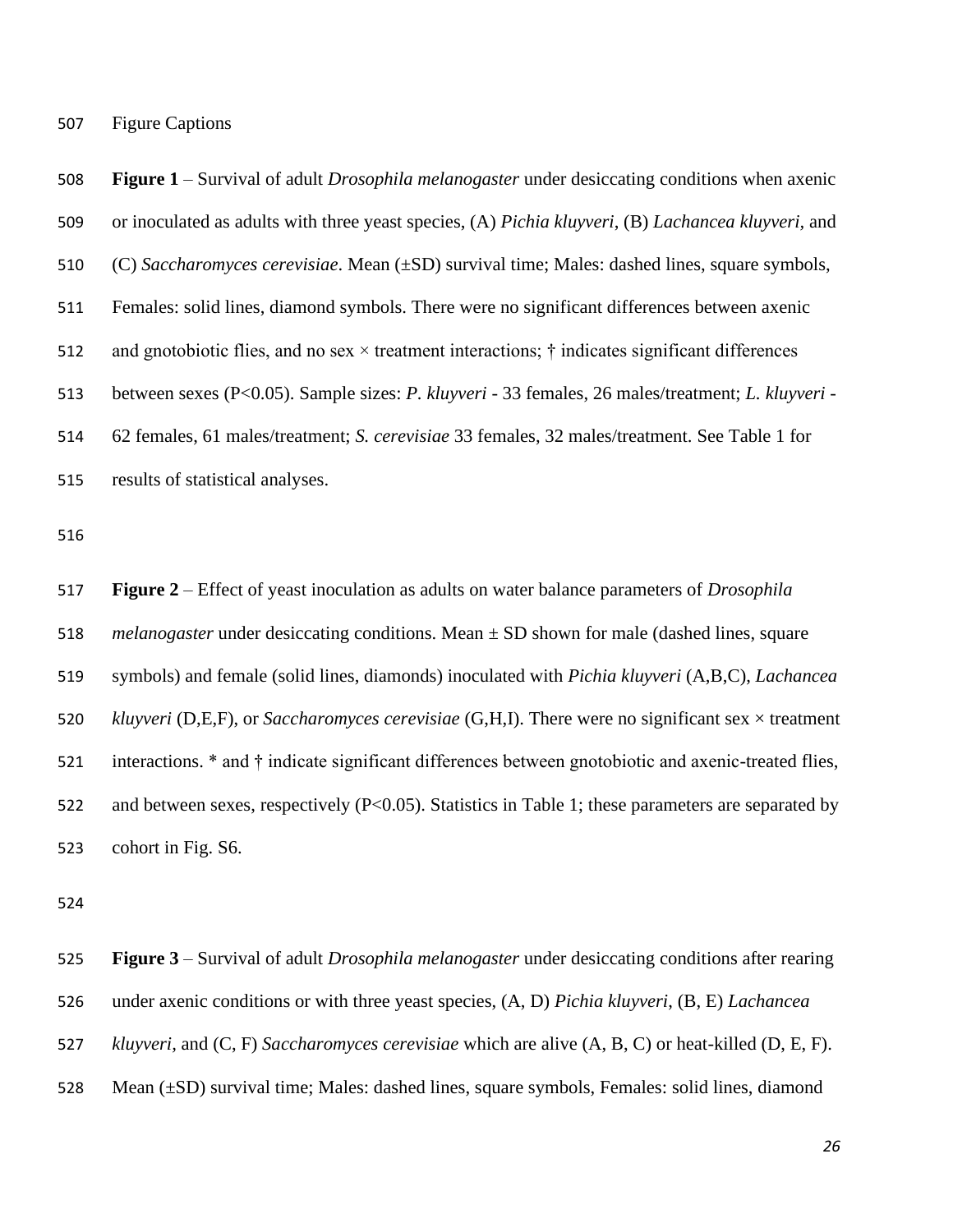| 529 | symbols. There were no significant sex $\times$ treatment interactions; $*$ indicates significant            |
|-----|--------------------------------------------------------------------------------------------------------------|
| 530 | difference between axenic and gnotobiotic flies, † indicates significant differences between sexes           |
| 531 | (P<0.05). Live yeasts sample sizes: P. kluyveri - 27 females, 32 males/treatment; L. kluyveri - 31           |
| 532 | females, 34 males/treatment; S. cerevisiae 31 females, 32 males/treatment. Dead yeast sample                 |
| 533 | sizes: P. kluyveri - 23 females, 26 males/treatment; L. kluyveri - 24 females, 24 males/treatment;           |
| 534 | S. cerevisiae 25 females, 24 males. See Tables 2 and 3 for statistics.                                       |
| 535 |                                                                                                              |
| 536 | <b>Figure 4</b> – Effect of rearing with live yeast on water balance parameters of adult <i>Drosophila</i>   |
| 537 | <i>melanogaster</i> under desiccating conditions. Mean $\pm$ SD shown for male (dashed lines, square         |
| 538 | symbols) and female (solid lines, diamonds) inoculated with <i>Pichia kluyveri</i> (A,B,C), <i>Lachancea</i> |
| 539 | kluyveri (D,E,F), or Saccharomyces cerevisiae (G,H,I). Sex $\times$ treatment interactions were              |

significant for initial water content for *P. kluyveri* and water loss rate for *S. cerevisiae*. \* and †

indicate significant differences between gnotobiotic and axenic-treated flies, and between sexes,

respectively (P<0.05). Statistics in Table 2.

 **Figure 5 -** Effect of rearing with heat-killed yeasts on water balance parameters of adult *Drosophila melanogaster* under desiccating conditions. Mean ± SD shown for male (dashed lines, square symbols) and female (solid lines, diamonds) inoculated with *Pichia kluyveri* (A,B,C), *Lachancea kluyveri* (D,E,F), or *Saccharomyces cerevisiae* (G,H,I). There were no 548 significant sex  $\times$  treatment interactions  $.*$  and  $\dagger$  indicate significant differences between gnotobiotic and axenic-treated flies, and between sexes, respectively; Statistics in Table 3.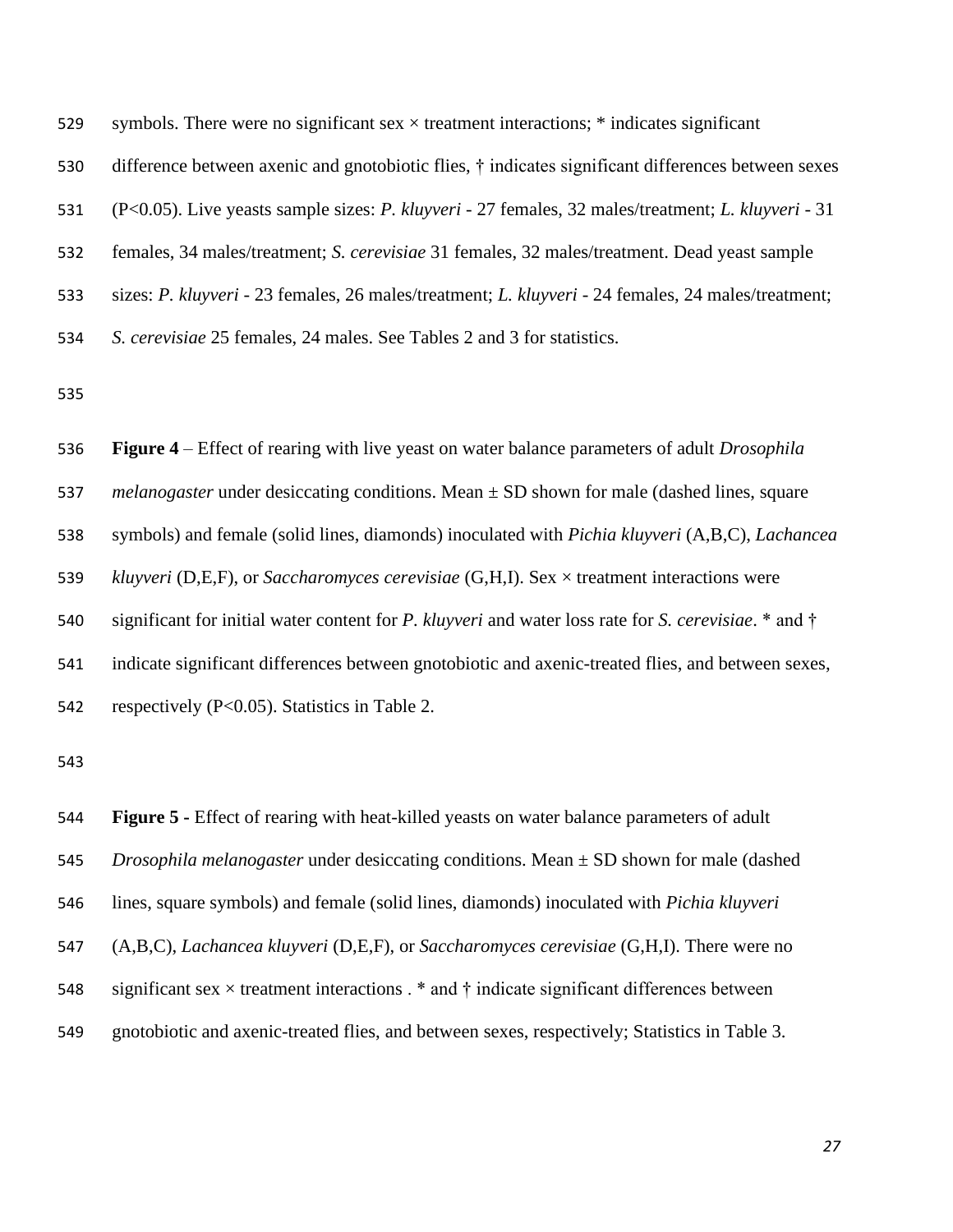550 **Table 1 -** Summary of Analysis of Covariance of water balance and desiccation survival of axenic and gnotobiotic *D. melanogaster* 

551 inoculated with *Pichia kluyveri*, *Lachancea kluyveri*, and *Saccharomyces cerevisiae*. Cohorts are separated according to date of the

552 experiment (all *S. cerevisiae* experiments were conducted on the same day, so there is no cohort term in the model); significant terms

553 are in bold typeface; all p-values have been subjected to a study-wide Benjamini-Hochberg FDR correction.

554

| <b>Initial Water Content</b>                      |                            |                              |                              |  |  |
|---------------------------------------------------|----------------------------|------------------------------|------------------------------|--|--|
| <b>Effect</b>                                     | Pichia kluyveri            | Lachancea kluyveri           | Saccharomyces cerevisiae     |  |  |
| Sex                                               | $F_{1,123}=13.5, P<0.01$   | $F_{1,205}$ =165.1, P<0.01   | $F_{1,118} = 44.2, P < 0.01$ |  |  |
| Cohort                                            | $F_{1.122}=0.3, P=0.67$    | $F_{1,203}=0.1$ , P=0.84     |                              |  |  |
| Dry Mass                                          | $F_{1,123}=14.0, P<0.01$   | $F_{1,205}$ =107.8, P<0.01   | $F_{1,118}=79.8, P<0.01$     |  |  |
| Treatment                                         | $F_{1,121}=0.3, P=0.43$    | $F_{1,204} = 1.6$ , P=0.30   | $F_{1,118}=3.9, P=0.10$      |  |  |
| $Sex \times Treatment$                            | $F_{1,120} = 0.5$ , P=0.61 | $F_{1,202}=0.1, P=0.79$      | $F_{1,117}=0.4, P=0.62$      |  |  |
| <b>Water Content at death</b>                     |                            |                              |                              |  |  |
| <b>Effect</b>                                     | Pichia kluyveri            | Lachancea kluyveri           | Saccharomyces cerevisiae     |  |  |
| <b>Sex</b>                                        | $F_{1,122}=1.9, P=0.26$    | $F_{1,204} = 13.8, P<0.01$   | $F_{1,120} = 27.7, P < 0.01$ |  |  |
| Cohort                                            | $F_{1,123}=47.7, P<0.01$   | $F_{1,204}$ =162.1, P<0.01   |                              |  |  |
| Dry Mass                                          | $F_{1,123}=29.1, P<0.01$   | $F_{1,204} = 13.8, P < 0.01$ | $F_{1,119} = 3.9, P = 0.62$  |  |  |
| Treatment                                         | $F_{1,121}=1.1, P=0.44$    | $F_{1,203} = 3.3$ , P=0.12   | $F_{1,118}=0.9, P=0.48$      |  |  |
| $Sex \times Treatment$                            | $F_{1,120} = 2.3$ , P=0.20 | $F_{1,202}=0.9, P=0.46$      | $F_{1,117}=3.8, P=0.11$      |  |  |
| <b>Water Loss Rate</b>                            |                            |                              |                              |  |  |
| <b>Effect</b>                                     | Pichia kluyveri            | Lachancea kluyveri           | Saccharomyces cerevisiae     |  |  |
| <b>Sex</b>                                        | $F_{1,124}=1.7, P=0.30$    | $F_{1,204} = 11.4, P<0.01$   | $F_{1,118}=0.04, P=0.88$     |  |  |
| Cohort                                            | $F_{1,122}=0.3, P=0.70$    | $F_{1,204}$ =144.4, P<0.01   |                              |  |  |
| Dry Mass                                          | $F_{1.121} = 0.3$ , P=0.67 | $F_{1,204} = 4.8$ , P=0.06   | $F_{1,119} = 6.4 P = 0.02$   |  |  |
| Treatment                                         | $F_{1,123}=0.4, P=0.62$    | $F_{1,203} = 3.0$ , P=0.14   | $F_{1.119} = 4.3, P = 0.08$  |  |  |
| $Sex \times Treatment$                            | $F_{1,120} = 1.3$ , P=0.37 | $F_{1,202}=0.6, P=0.58$      | $F_{1,117}=0.0001, P=0.99$   |  |  |
| <b>Survival time under desiccating conditions</b> |                            |                              |                              |  |  |
| <b>Effect</b>                                     | Pichia kluyveri            | Lachancea kluyveri           | Saccharomyces cerevisiae     |  |  |
| <b>Sex</b>                                        | $F_{1,122}=15.9, P<0.01$   | $F_{1,204} = 31.8, P < 0.01$ | $F_{1,119}=26.6, P<0.001$    |  |  |
| Cohort                                            | $F_{1,122}=8.4, P=0.01$    | $F_{1,204} = 50.7, P < 0.01$ |                              |  |  |
| Dry Mass                                          | $F_{1,122}=4.1, P=0.10$    | $F_{1,204} = 14.8, P < 0.01$ | $F_{1,119} = 22.4, P < 0.01$ |  |  |
| Treatment                                         | $F_{1,121}=2.4, P=0.20$    | $F_{1,203}=0.3, P=0.68$      | $F_{1,118}=0.02, P=0.93$     |  |  |
| $Sex \times Treatment$                            | $F_{1,120} = 2.3$ , P=0.20 | $F_{1,202}=0.0001, P=0.99$   | $F_{1,117}=0.6, P=0.56$      |  |  |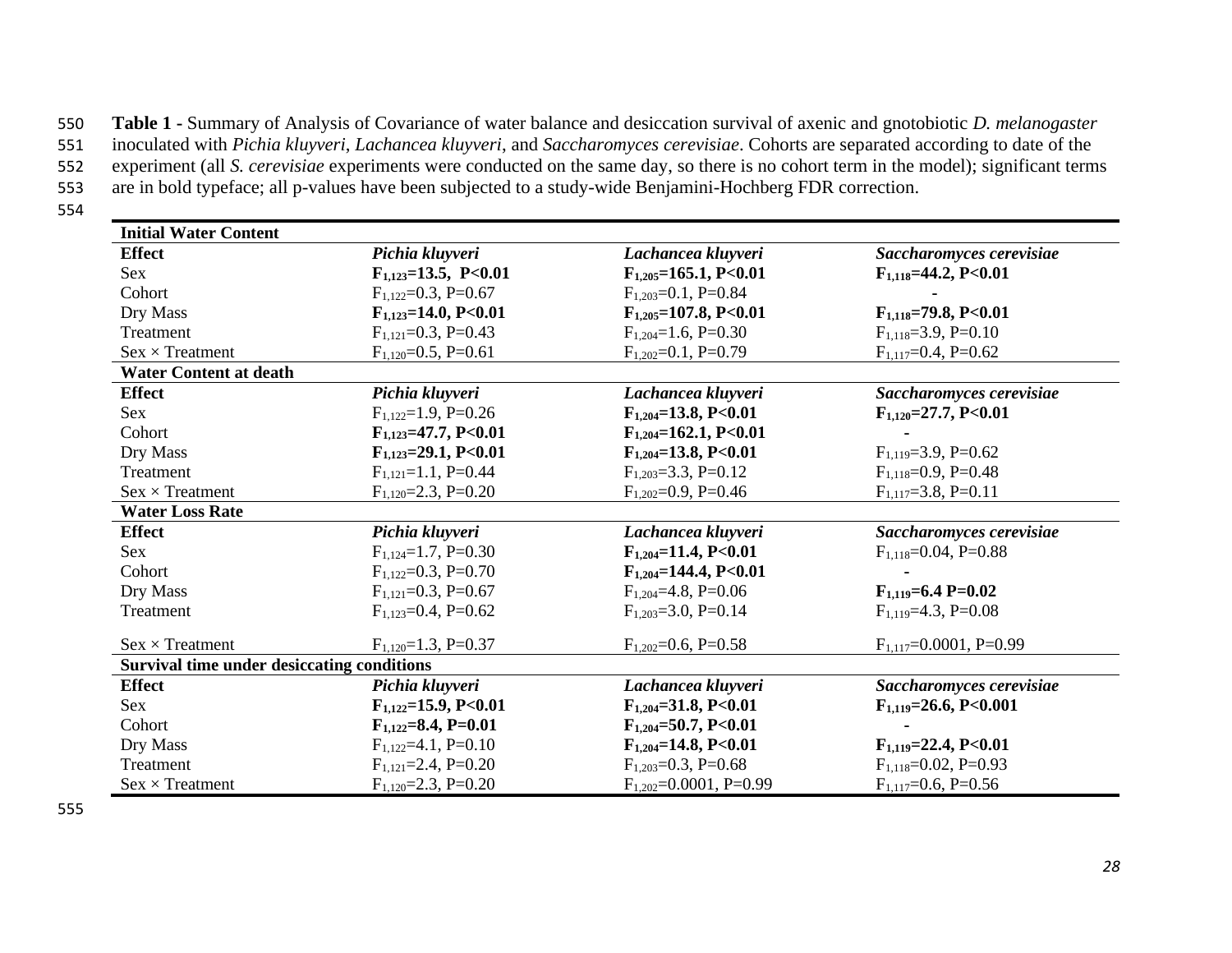556 **Table 2-** Summary of Analysis of Covariance of water balance and desiccation survival of axenic and gnotobiotic *D. melanogaster* 

- 557 reared with *Pichia kluyveri*, *Lachancea kluyveri*, and *Saccharomyces cerevisiae*. Significant terms are in bold typeface; all p-values
- 558 have been subjected to a study-wide Benjamini-Hochberg FDR correction.
- 559

| <b>Initial Water Content</b>                      |                              |                               |                              |  |  |
|---------------------------------------------------|------------------------------|-------------------------------|------------------------------|--|--|
| <b>Effect</b>                                     | Pichia kluyveri              | Lachancea kluyveri            | Saccharomyces cerevisiae     |  |  |
| Sex                                               | $F_{1,115}=116.4, P<0.01$    | $F_{1,120} = 89.9, P < 0.01$  | $F_{1,120} = 32.5, P < 0.01$ |  |  |
| Dry Mass                                          | $F_{1,114}=1.6, P=0.33$      | $F_{1,120} = 13.8, P < 0.01$  | $F_{1,119}=0.4, P=0.62$      |  |  |
| Treatment                                         | $F_{1,115} = 48.3, P < 0.01$ | $F_{1,120} = 154.5, P < 0.01$ | $F_{1,120} = 61.0, P<0.01$   |  |  |
| $Sex \times Treatment$                            | $F_{1,115}=6.9, P=0.02$      | $F_{1,120} = 7.9$ , P=0.11    | $F_{1,118}=0.1, P=0.80$      |  |  |
| <b>Water Content at death</b>                     |                              |                               |                              |  |  |
| <b>Effect</b>                                     | Pichia kluyveri              | Lachancea kluyveri            | Saccharomyces cerevisiae     |  |  |
| <b>Sex</b>                                        | $F_{1,115} = 46.7, P < 0.01$ | $F_{1,121} = 12.8, P < 0.01$  | $F_{1,121} = 25.6, P < 0.01$ |  |  |
| Dry Mass                                          | $F_{1,114}=0.1, P=0.80$      | $F_{1,121} = 7.4, P = 0.02$   | $F_{1,120} = 2.9$ , P=0.16   |  |  |
| Treatment                                         | $F_{1,115} = 15.5, P < 0.01$ | $F_{1,121} = 35.4, P < 0.01$  | $F_{1,119} = 1.4$ , P=0.35   |  |  |
| $Sex \times Treatment$                            | $F_{1,115} = 5.0, P = 0.06$  | $F_{1,120} = 0.003$ , P=0.97  | $F_{1,118}=0.7, P=0.55$      |  |  |
| <b>Water Loss Rate</b>                            |                              |                               |                              |  |  |
| <b>Effect</b>                                     | Pichia kluyveri              | Lachancea kluyveri            | Saccharomyces cerevisiae     |  |  |
| <b>Sex</b>                                        | $F_{1,115}=0.4, P=0.62$      | $F_{1,121}=2.5$ , P=0.20      | $F_{1,118}=9.5, P<0.01$      |  |  |
| Dry Mass                                          | $F_{1,116} = 0.5$ , P=0.60   | $F_{1,122}=0.4, P=0.65$       | $F_{1,118}=4.0, P=0.10$      |  |  |
| Treatment                                         | $F_{1,117}=3.4, P=0.12$      | $F_{1,123}=75.1, P<0.01$      | $F_{1,118}=68.8, P<0.01$     |  |  |
| $Sex \times Treatment$                            | $F_{1,114}=1.4, P=0.36$      | $F_{1,120} = 2.3, P = 0.20$   | $F_{1,118}=11.6, P<0.01$     |  |  |
| <b>Survival time under desiccating conditions</b> |                              |                               |                              |  |  |
| <b>Effect</b>                                     | Pichia kluyveri              | Lachancea kluyveri            | Saccharomyces cerevisiae     |  |  |
| Sex                                               | $F_{1,117} = 41.0, P < 0.01$ | $F_{1,122} = 54.1, P < 0.01$  | $F_{1,120} = 54.9, P < 0.01$ |  |  |
| Dry Mass                                          | $F_{1,115}=0.2, P=0.73$      | $F_{1,121}$ =0.007, P=0.97    | $F_{1,119}=0.1, P=0.82$      |  |  |
| Treatment                                         | $F_{1,116}=0.2, P=0.78$      | $F_{1,122}=64.8, P<0.01$      | $F_{1,120} = 37.3, P < 0.01$ |  |  |
| $Sex \times Treatment$                            | $F_{1,114}=0.8, P=0.49$      | $F_{1,120} = 0.7$ , P=0.56    | $F_{1,118}=0.9, P=0.49$      |  |  |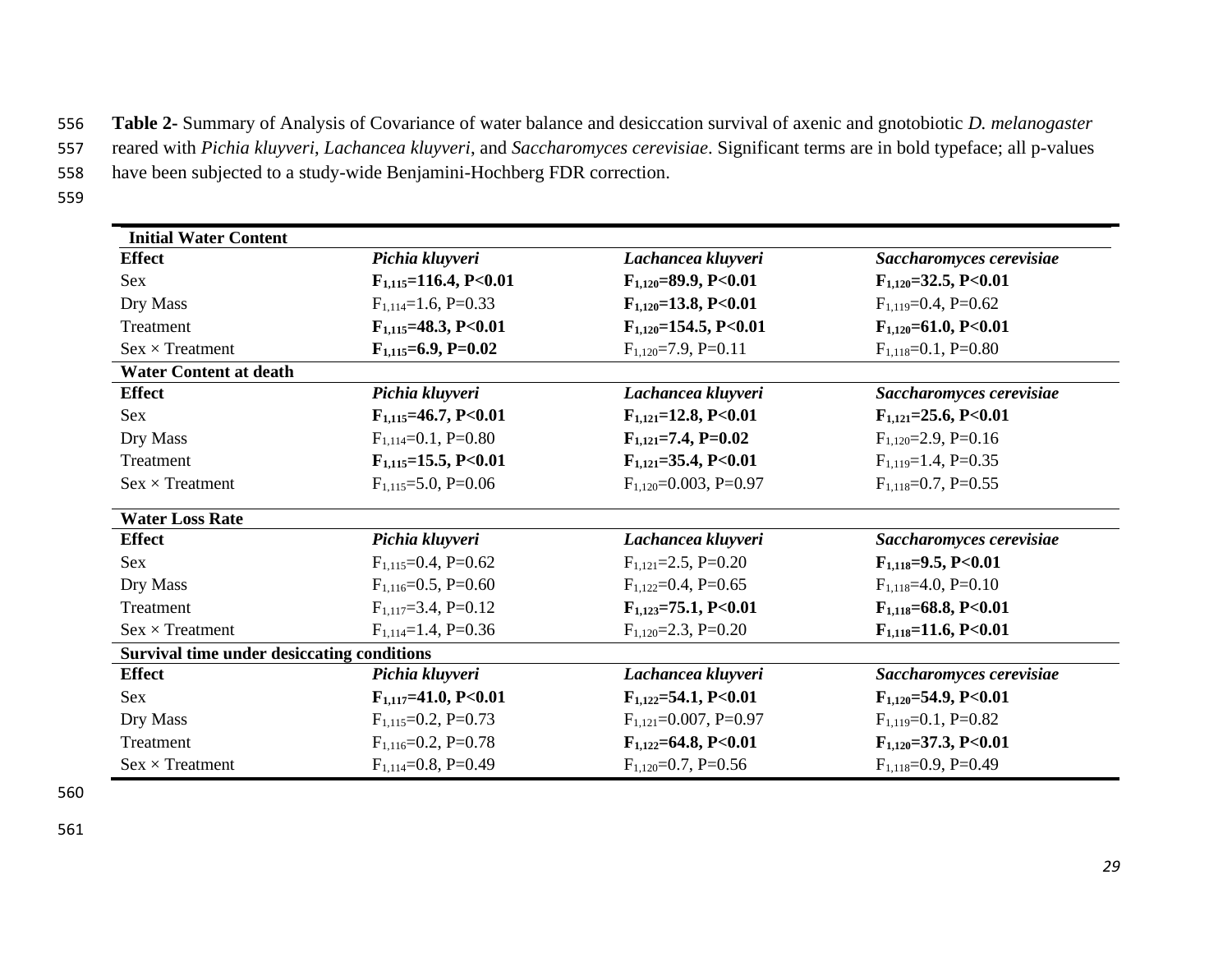562 **Table 3 -** Summary of Analysis of Covariance (ANCOVA) of water balance and desiccation survival of axenic and gnotobiotic *D.* 

563 *melanogaster* reared with heat-killed *Pichia kluyveri*, *Lachancea kluyveri*, and *Saccharomyces cerevisiae*. Significant terms are in

564 bold typeface; all p-values have been subjected to a study-wide Benjamini-Hochberg FDR correction.

565

| <b>Initial Water Content</b>                      |                              |                             |                             |  |
|---------------------------------------------------|------------------------------|-----------------------------|-----------------------------|--|
| <b>Effects</b>                                    | Pichia kluyveri              | Lachancea kluyveri          | Saccharomyces cerevisiae    |  |
| Sex                                               | $F_{1.92} = 38.6$ P<0.01     | $F_{1.92} = 41.8, P < 0.01$ | $F_{1,93}=207.7, P<0.01$    |  |
| Dry Mass                                          | $F_{1,92} = 230.5, P < 0.01$ | $F_{1,92} = 69.7, P < 0.01$ | $F_{1,92} = 53.8, P < 0.01$ |  |
| Treatment                                         | $F_{1.91}$ =0.13, P=0.12     | $F_{1.91} = 3.5$ , P=0.11   | $F_{1,92} = 9.1, P < 0.01$  |  |
| $Sex \times Treatment$                            | $F_{1,91}$ =0.005, P=0.97    | $F_{1,90} = 0.003$ , P=0.97 | $F_{1,91} = 2.8$ , P=0.17   |  |
| <b>Water Content at death</b>                     |                              |                             |                             |  |
| <b>Effects</b>                                    | Pichia kluyveri              | Lachancea kluyveri          | Saccharomyces cerevisiae    |  |
| Sex                                               | $F_{1,92} = 4.9, P = 0.06$   | $F_{1,93} = 5.6, P = 0.04$  | $F_{1.92} = 2.3$ , P=0.20   |  |
| Dry Mass                                          | $F_{1,92}=10.4, P<0.01$      | $F_{1.92} = 2.7$ , P=0.19   | $F_{1,93}=23.7, P<0.01$     |  |
| Treatment                                         | $F_{1,92}=26.4, P<0.01$      | $F_{1,91} = 1.5$ , P=0.33   | $F_{1,93} = 39.2, P < 0.01$ |  |
| $Sex \times Treatment$                            | $F_{1,91} = 2.1, P = 0.23$   | $F_{1,90} = 3.3$ , P=0.12   | $F_{1,91} = 0.5$ , P=0.62   |  |
| <b>Water Loss Rate</b>                            |                              |                             |                             |  |
| <b>Effects</b>                                    | Pichia kluyveri              | Lachancea kluyveri          | Saccharomyces cerevisiae    |  |
| Sex                                               | $F_{1,92} = 11.1, P<0.01$    | $F_{1,93}=6.8, P=0.02$      | $F_{1,93}=16.8, P<0.01$     |  |
| Dry Mass                                          | $F_{1,92}=9.4, P<0.01$       | $F_{1.92} = 0.2$ , P=0.73   | $F_{1,92}=3.4, P=0.12$      |  |
| Treatment                                         | $F_{1,92} = 15.2, P < 0.01$  | $F_{1.91}$ =0.1, P=0.86     | $F_{1,93}=16.8, P=0.04$     |  |
| $Sex \times Treatment$                            | $F_{1,91}$ =0.6, P=0.57      | $F_{1,90} = 0.004$ , P=0.97 | $F_{1,91}$ =0.7, P=0.54     |  |
| <b>Survival time under desiccating conditions</b> |                              |                             |                             |  |
| <b>Effects</b>                                    | Pichia kluyveri              | Lachancea kluyveri          | Saccharomyces cerevisiae    |  |
| Sex                                               | $F_{1,93}=71.4, P<0.01$      | $F_{1,92} = 54.1, P < 0.01$ | $F_{1,92}=5.4, P=0.04$      |  |
| Dry Mass                                          | $F_{1,93} = 36.0, P < 0.01$  | $F_{1,92} = 23.8, P < 0.01$ | $F_{1,92}$ =104.6, P<0.01   |  |
| Treatment                                         | $F_{1,92}=3.4, P=0.12$       | $F_{1,91} = 2.3$ , P=0.20   | $F_{1,92} = 5.8, P = 0.04$  |  |
| $Sex \times Treatment$                            | $F_{1,91}=0.1, P=0.79$       | $F_{1,90} = 0.5$ , P=0.62   | $F_{1,91} = 0.3$ , P=0.67   |  |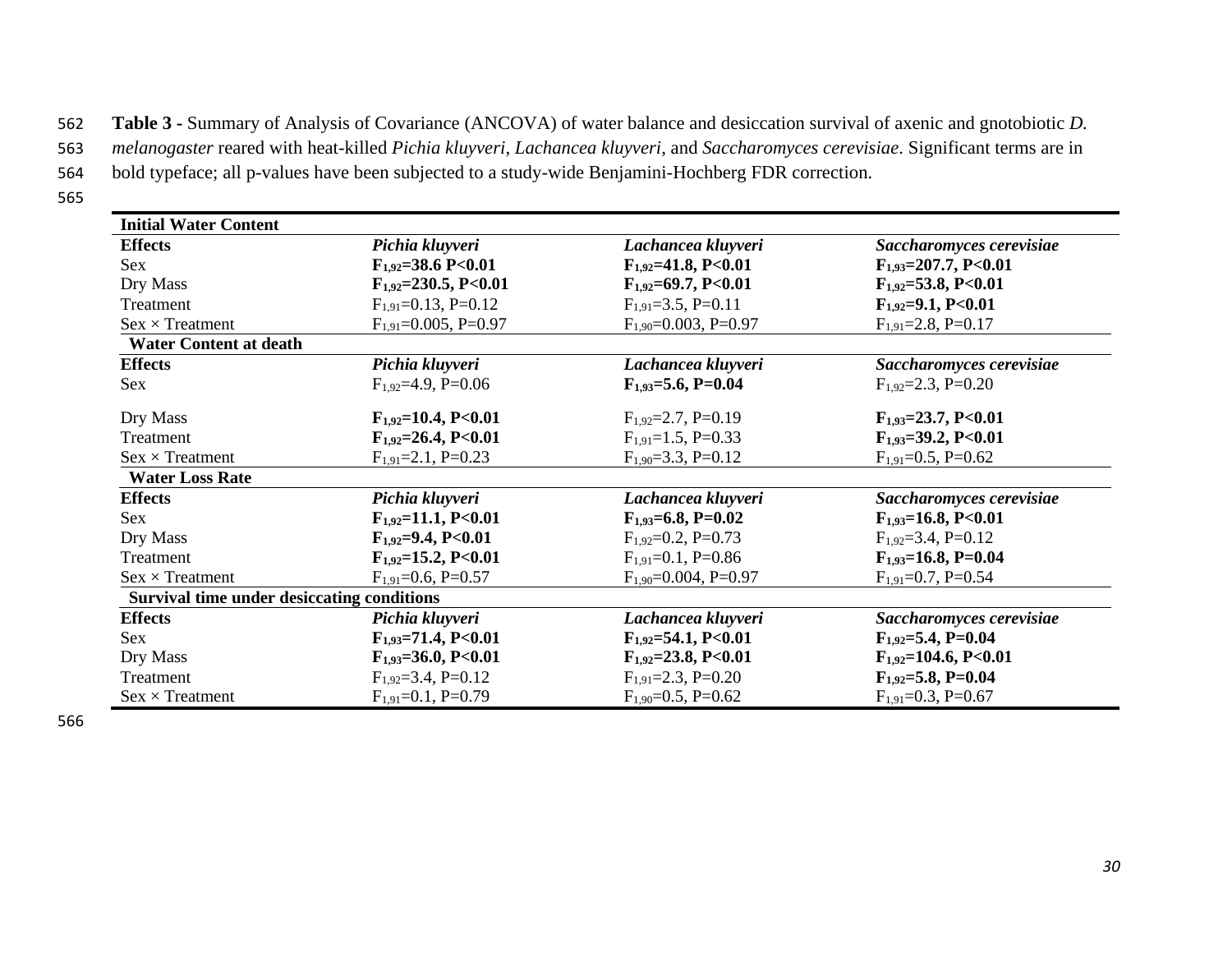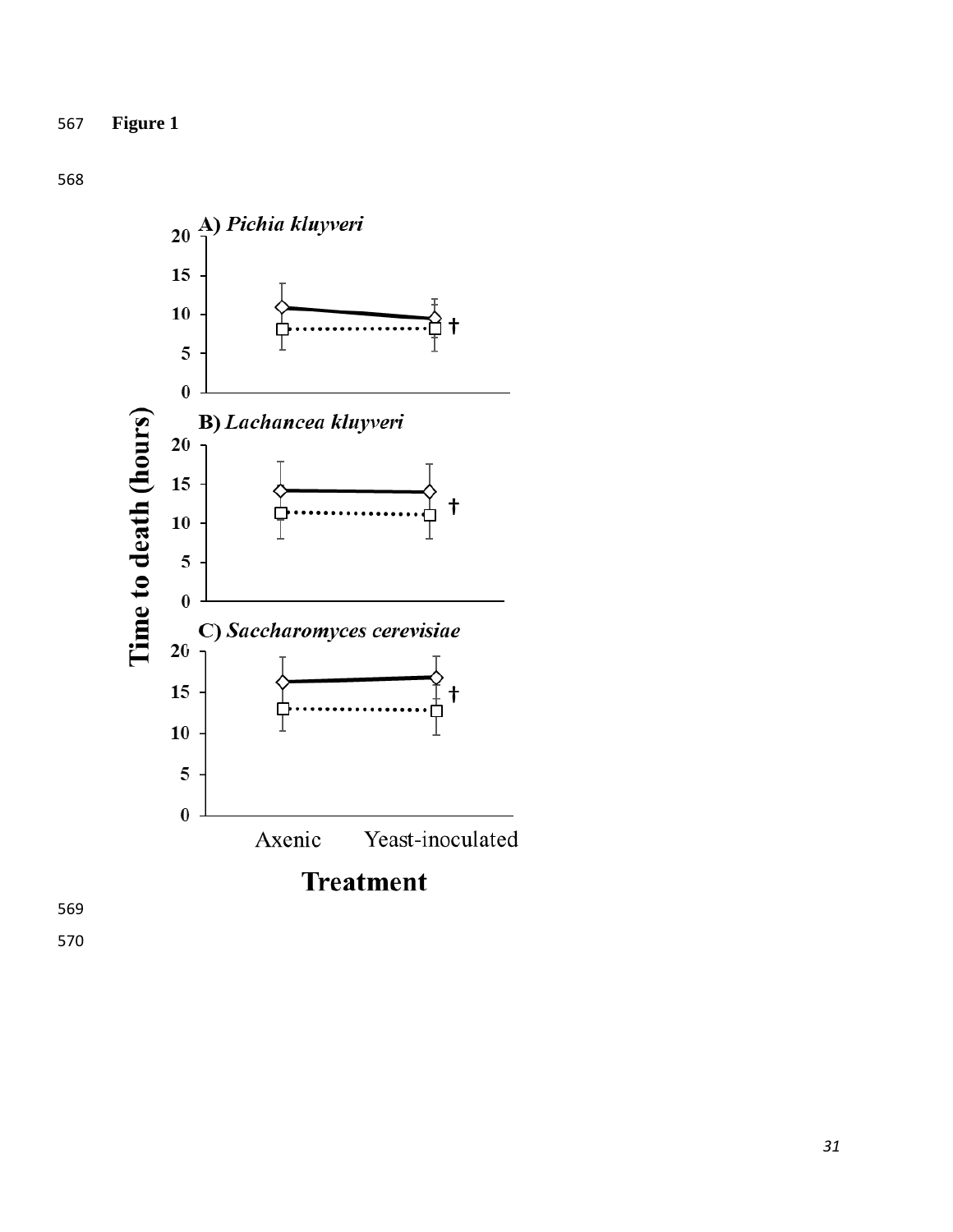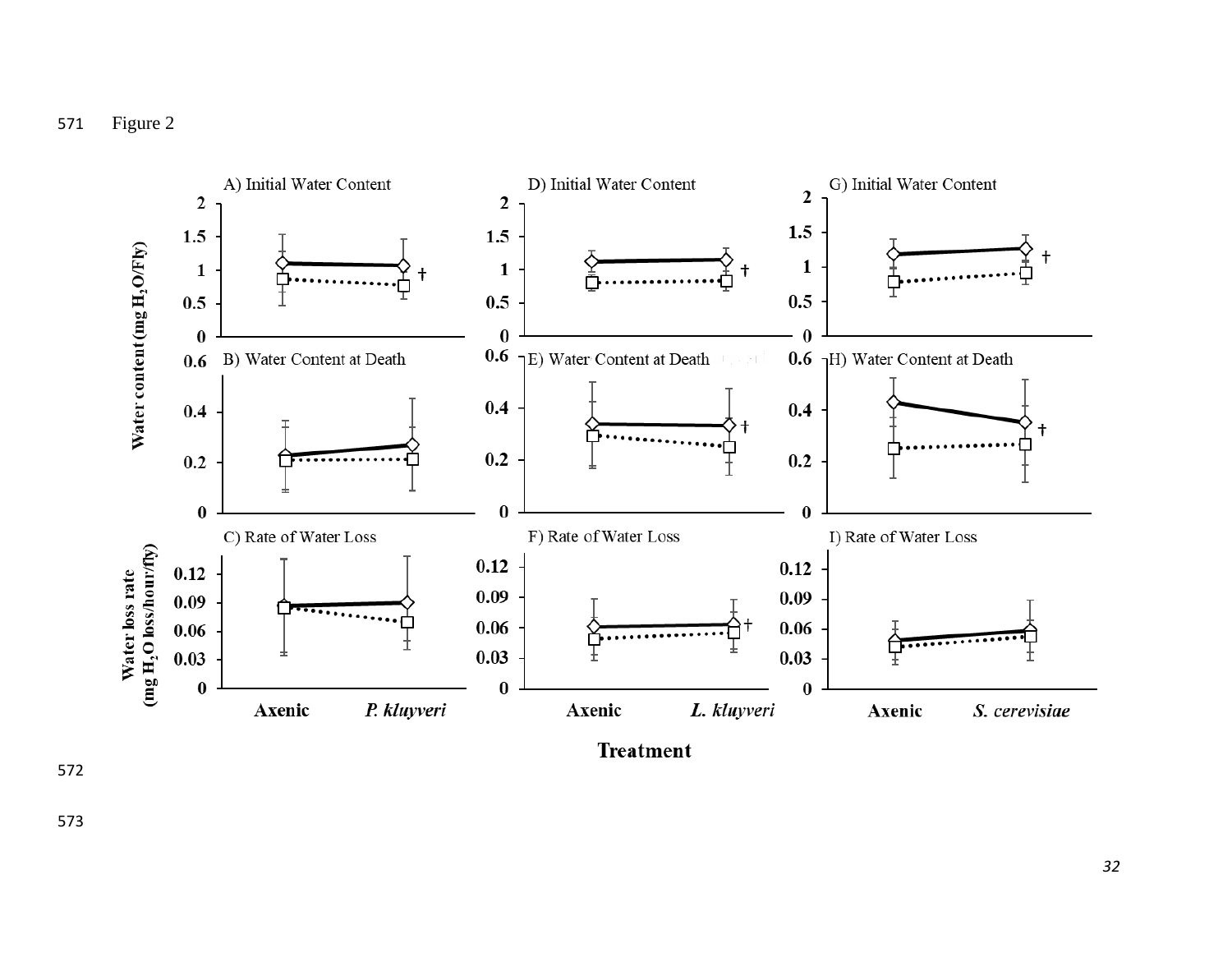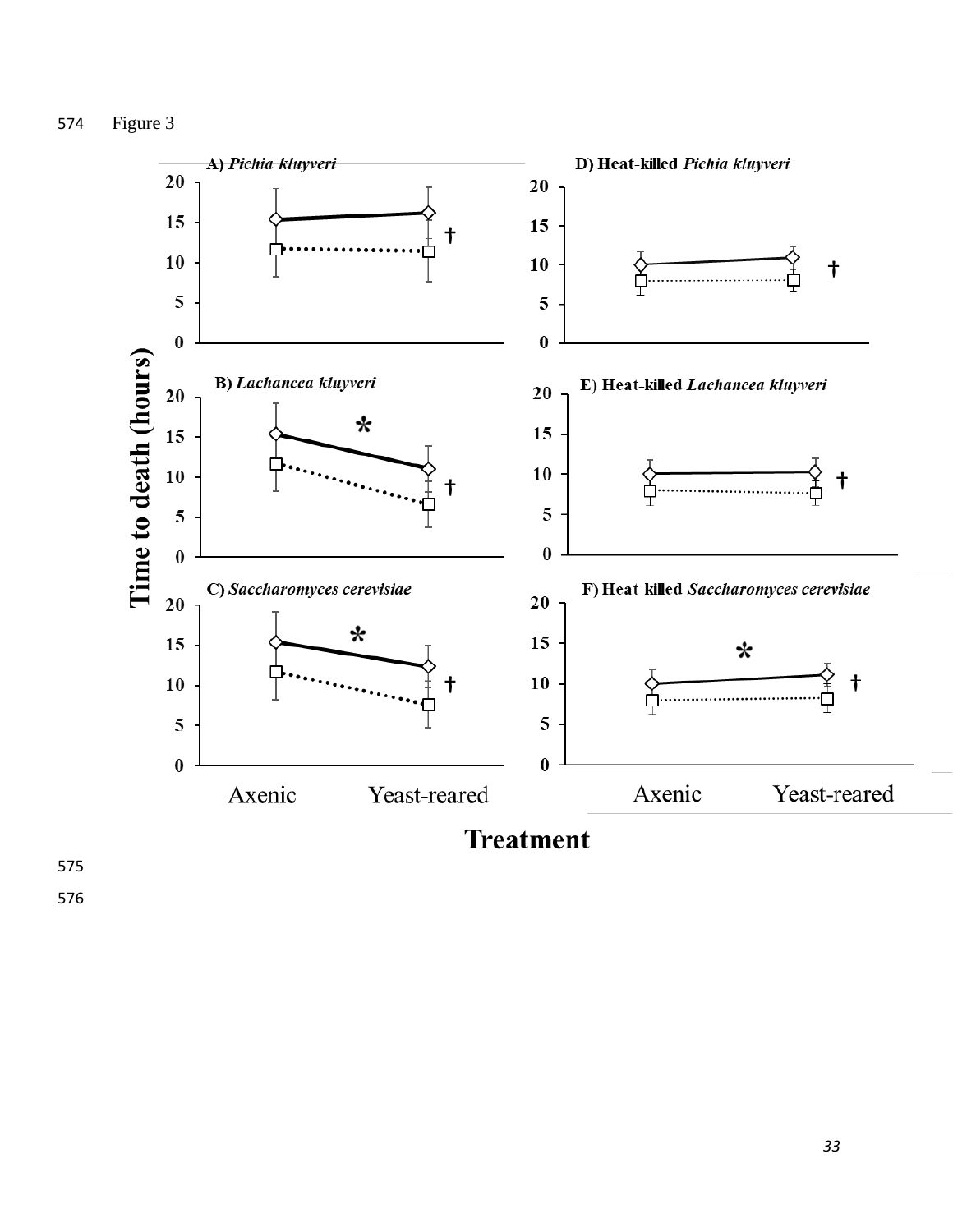

**Treatment**